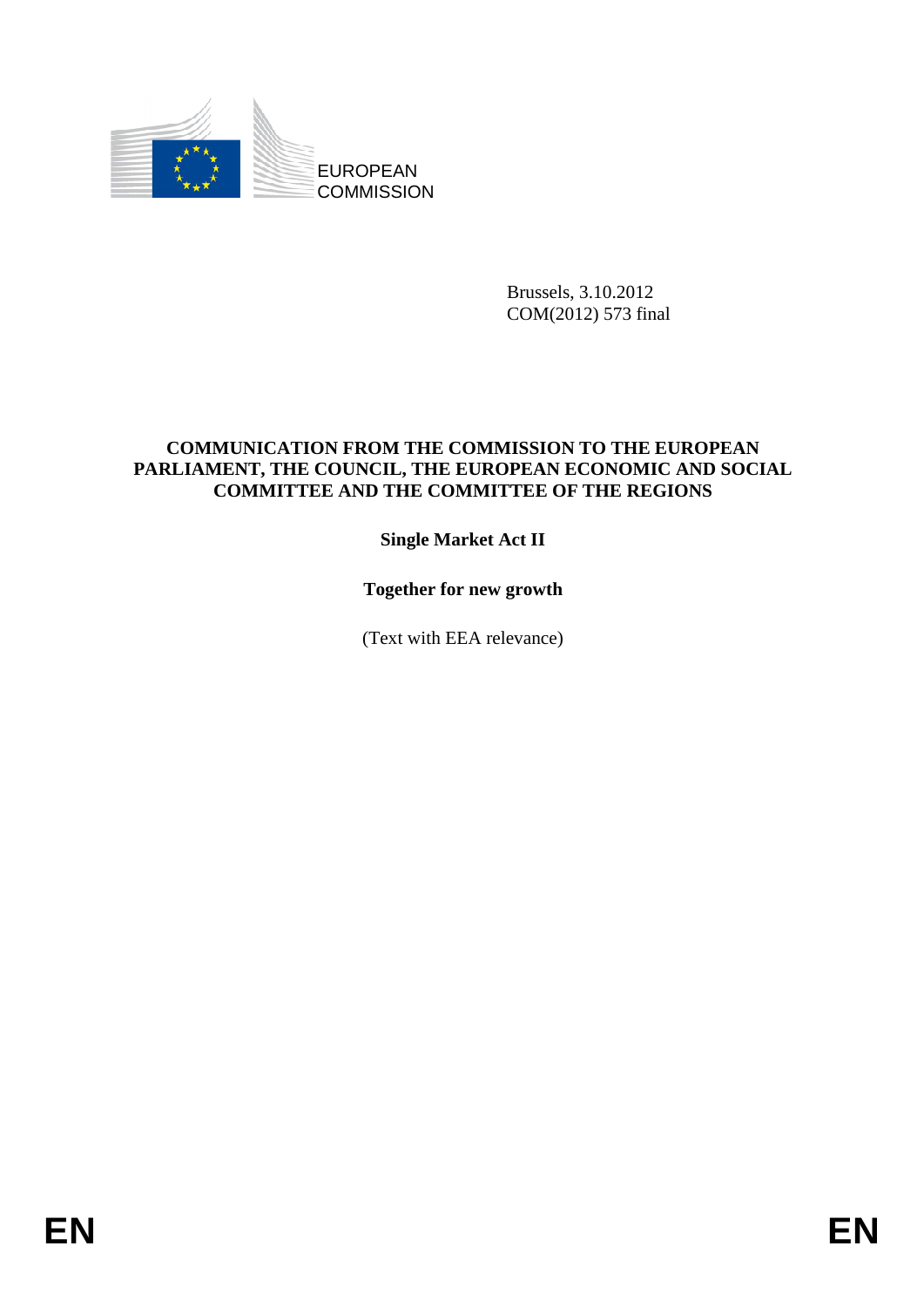## **COMMUNICATION FROM THE COMMISSION TO THE EUROPEAN PARLIAMENT, THE COUNCIL, THE EUROPEAN ECONOMIC AND SOCIAL COMMITTEE AND THE COMMITTEE OF THE REGIONS**

### **Single Market Act II**

## **Together for new growth**

(Text with EEA relevance)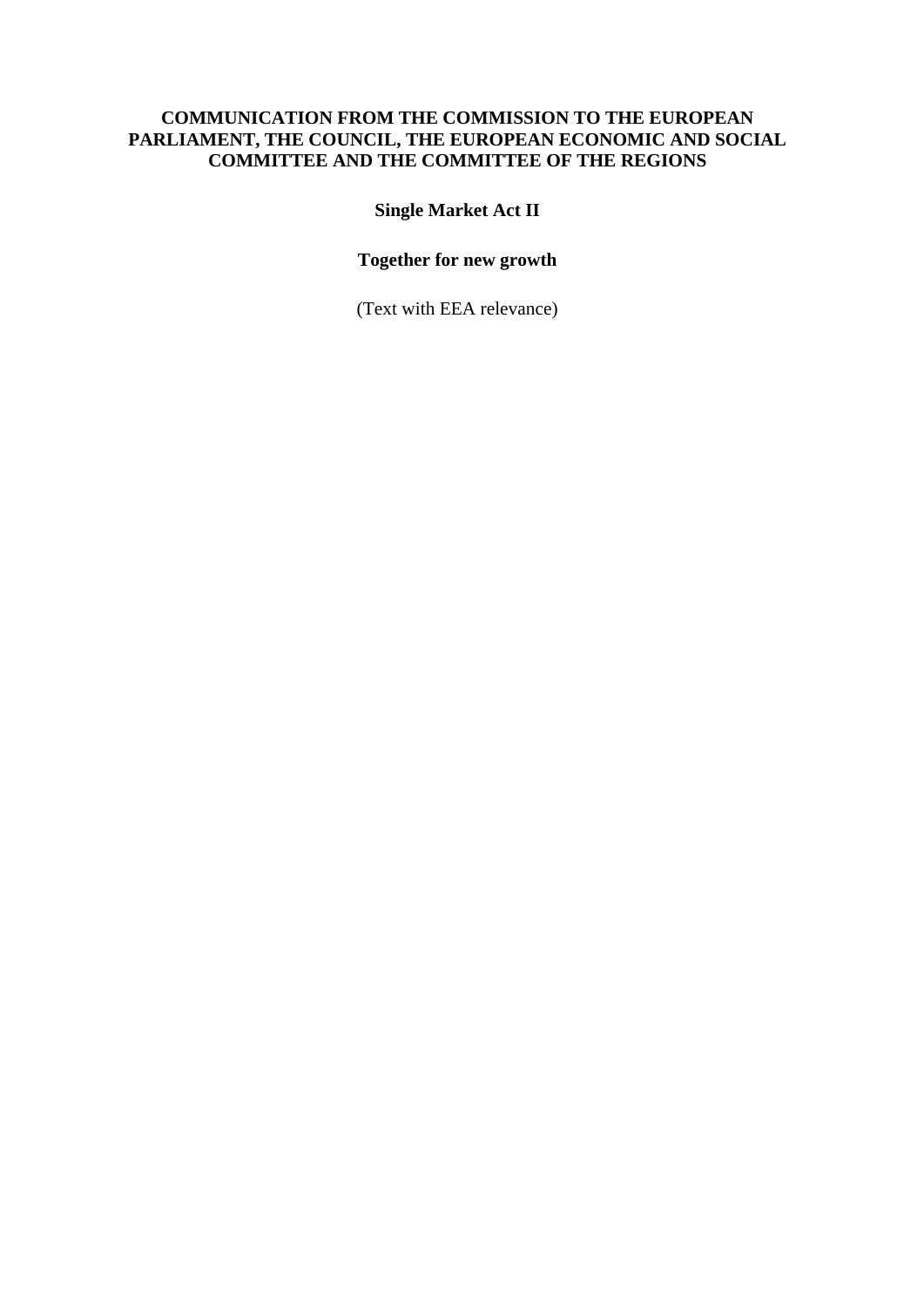## **Table of Contents**

| 1. |      |                                                              |  |
|----|------|--------------------------------------------------------------|--|
| 2. |      |                                                              |  |
|    | 2.1. |                                                              |  |
|    |      |                                                              |  |
|    |      |                                                              |  |
|    |      |                                                              |  |
|    |      |                                                              |  |
|    | 2.2. |                                                              |  |
|    |      |                                                              |  |
|    |      |                                                              |  |
|    |      |                                                              |  |
|    | 2.3. |                                                              |  |
|    |      |                                                              |  |
|    |      |                                                              |  |
|    |      |                                                              |  |
|    | 2.4. | Strengthening social entrepreneurship, cohesion and consumer |  |
|    |      |                                                              |  |
|    |      |                                                              |  |
| 3. |      |                                                              |  |
|    |      |                                                              |  |
|    |      |                                                              |  |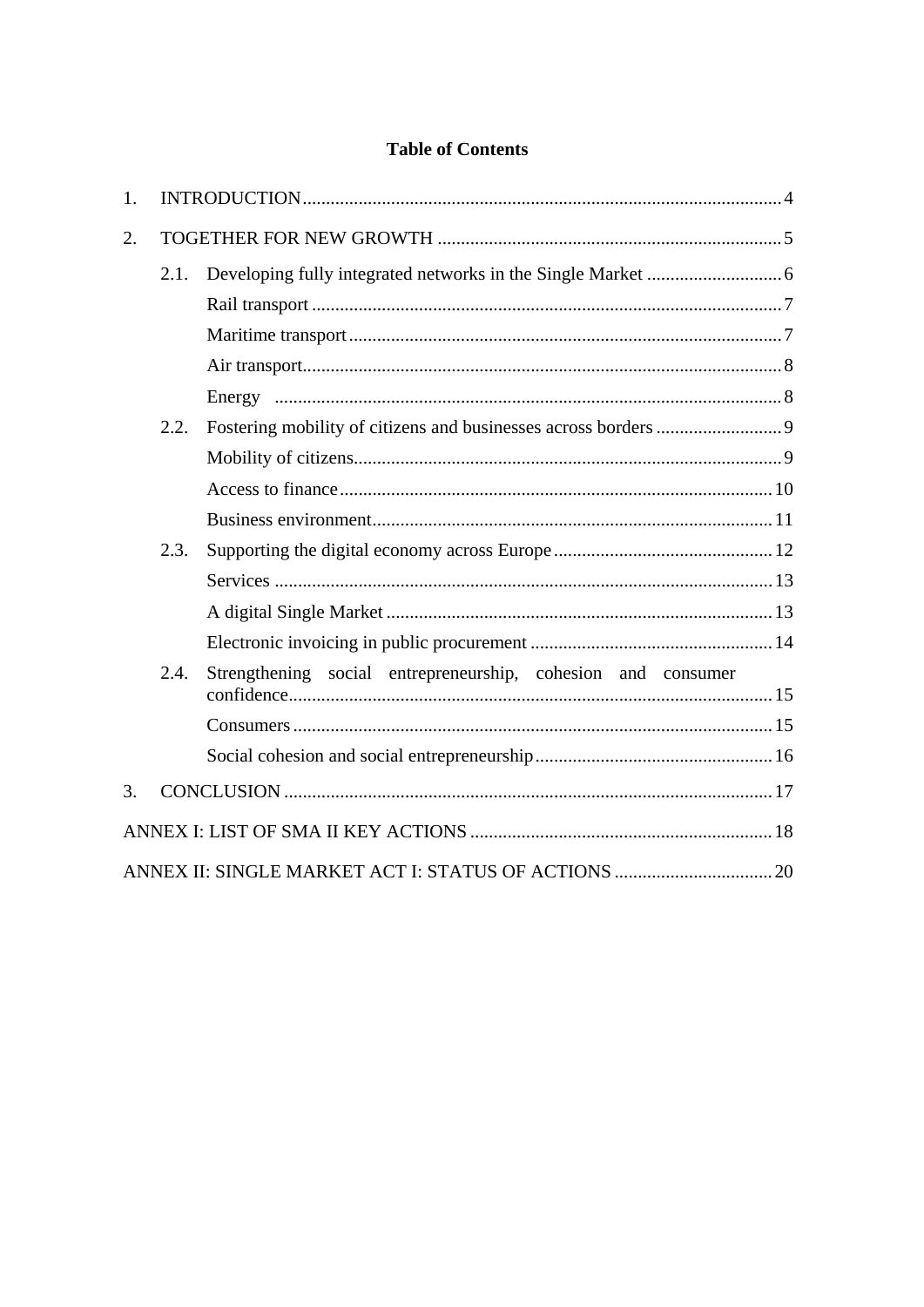### <span id="page-3-0"></span>**1. INTRODUCTION**

 $\overline{a}$ 

This year marks the 20<sup>th</sup> anniversary of the Single Market. A lot has been achieved: from 1992 to 2008 the Single Market has generated an extra 2.77 million jobs in the EU and an additional  $2.13\%$  in  $GDP<sup>1</sup>$ . For European consumers the Single Market means more choice at lower prices - a 70% reduction in mobile phone costs is but one example. For citizens, the Single Market has given them the capacity to travel freely, to settle and work where they wish. For young people it has opened up the opportunity to study abroad – more than 2.5 million students have seized this opportunity in the last 25 years. For the 23 million companies in the EU the Single Market has opened access to 500 million consumers. The message is clear, the evidence is there: a strong, deep and integrated Single Market creates growth, generates jobs and offers opportunities for European citizens which were not there 20 years ago.

The development of the Single Market is a continuous exercise. The Single Market must respond to a constantly changing world where social and demographic challenges, new technology and imperatives, and pressure on natural resources and climate change must be incorporated into policy thinking.

The economic and financial crisis has generated additional challenges and has emphasised the need for fundamental structural reforms. With persistent high unemployment, in particular among young people, and a part of the European population living in poverty, the economic crisis is also a social crisis. We need to address this crisis with urgency, ambition and resolve. Failure to do so would increase the risk of Europe and its Member States turning inward and could undermine the confidence in the European project.

The Single Market is a key tool to achieve our long-term vision of a highly competitive social market economy. It enhances Europe's competitiveness in the global market place. Consistency and complementarity between internal and external policies will foster trade and growth.

More than ever, we need a Single Market that supports reforms for more growth and jobs, strengthens the confidence of citizens and businesses and delivers concrete day-today benefits to them. It will require our continuous attention and focus.

The Single Market  $Act^2$  presented by the Commission in April 2011 set out twelve levers to further develop the Single Market, reflecting the comprehensive approach that both Mario Monti and the European Parliament advocated in their respective reports on the future of the Single Market.<sup>34</sup> It announced a set of twelve key actions and 50 complementary actions to boost growth and strengthen confidence. The joint involvement of the European Parliament, the EU Council, the European Economic and Social Committee, the Committee of the Regions and many stakeholders led to a widely shared political vision for the further development of the Single Market and allowed to focus political attention. However, progress is needed as a matter of urgency so that the twelve priority proposals of the first Single Market Act can be agreed rapidly and where

<sup>&</sup>lt;sup>1</sup> European Commission calculations using the macroeconomic model QUEST II. For more details on the model, please consult http://ec.europa.eu/economy\_finance/publications/publication1719\_en.pdf

<sup>&</sup>lt;sup>2</sup> European Commission Communication: "Single Market Act. Twelve levers to boost growth and strengthen confidence. Working together to create new growth", COM(2011) 206 final.

<sup>&</sup>lt;sup>3</sup> Mario Monti: "A New Strategy for the Single Market"; Report to the President of the European Commission; 9 May 2010

European Parliament: "Delivering a single market to consumers and citizens" (Grech Report); A7- 0132/2010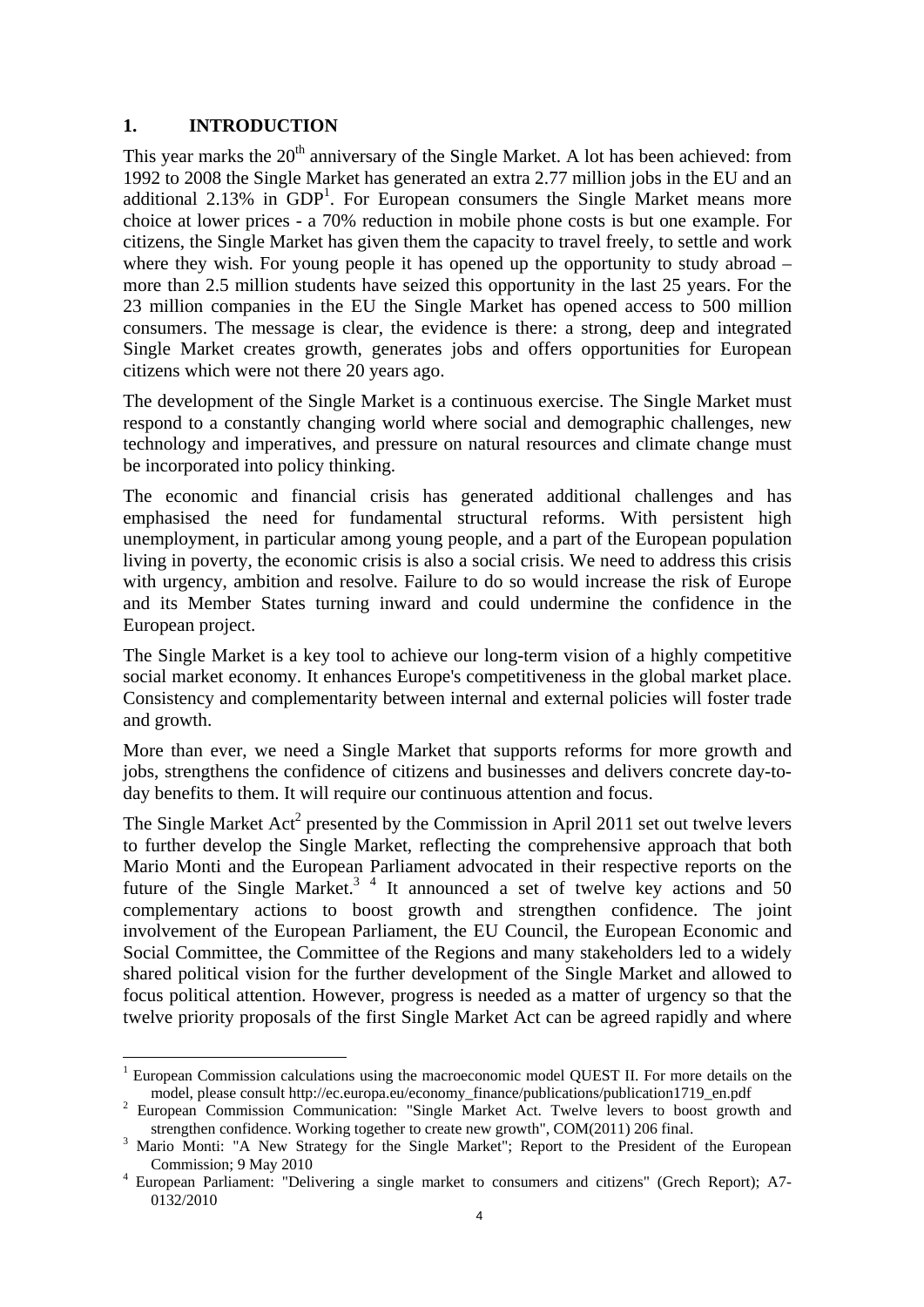possible by the end of this year, in line with the request by the European Council<sup>5</sup>. To date, eleven of the twelve key action proposals have not yet been agreed by the European Parliament and Council.

Given the urgency of the crisis, we must act now to prepare further steps. This Communication announces therefore a "Single Market Act II" with a second set of priority actions. These actions are designed to generate real effects on the ground and make citizens and businesses confident to use the Single Market to their advantage.

As the current crisis evolves and new challenges emerge, no doubt further actions will be necessary in future to power the Single Market as an engine for growth and increased welfare.

The success of this endeavour will depend on whether Single Market rules are applied on the ground efficiently, in a predictable and reliable manner. To this end, the transposition and day-to-day implementation of Single Market rules by authorities in Member States is of paramount importance. The Commission will devote all its attention to this challenge as set out in the June 2012 Communication on this topic<sup>6</sup>. It calls in particular for additional efforts in sectors with the largest growth potential, i.e. services and networks. It will also improve the monitoring of the functioning of the Single Market by making use of the European semester process. The aim is to enhance peer pressure and present actions to fight remaining obstacles, at both European and national level.

Importantly, for the vision of the Single Market to become a tangible reality for citizens and businesses, it will require continuous political support from all actors. The first Single Market Act already benefits from a spirit of partnership between the Commission, the European Parliament and the Council. The same spirit of partnership will be required for the delivery of the Single Market Act II.

## <span id="page-4-0"></span>**2. TOGETHER FOR NEW GROWTH**

Since the adoption of the first Single Market Act in April 2011, the Commission has presented proposals for its twelve key actions and for 36 of its 50 complementary actions (see Annex II). This Communication builds upon the first Single Market Act and identifies four drivers around which to focus key actions.

The four drivers for new growth put forward in this Communication are:

- 1. Developing fully integrated networks in the Single Market;
- 2. Fostering mobility of citizens and businesses across borders;
- 3. Supporting the digital economy across Europe;
- 4. Strengthening social entrepreneurship, cohesion and consumer confidence

Networks are the backbone of the economy and the aim is to achieve a Single Market where citizens and businesses benefit from one single transport and energy market. The mobility of citizens and businesses across borders is at the heart of the Single Market; we must do everything to encourage it further. The digital sector is a main driver for both productivity and creativity, and we should strive for a digital Single Market where citizens and businesses are free to trade cross-border online without restrictions. Social entrepreneurship, cohesion and consumer confidence ensure inclusive growth, offering opportunities based on fair, robust and equitable rules for citizens and businesses.

<sup>5</sup> European Council Conclusions; 23 October 2011; EUCO 52/11

<sup>&</sup>lt;sup>6</sup> European Commission Communication: "Better Governance for the Single Market", COM(2012) 259.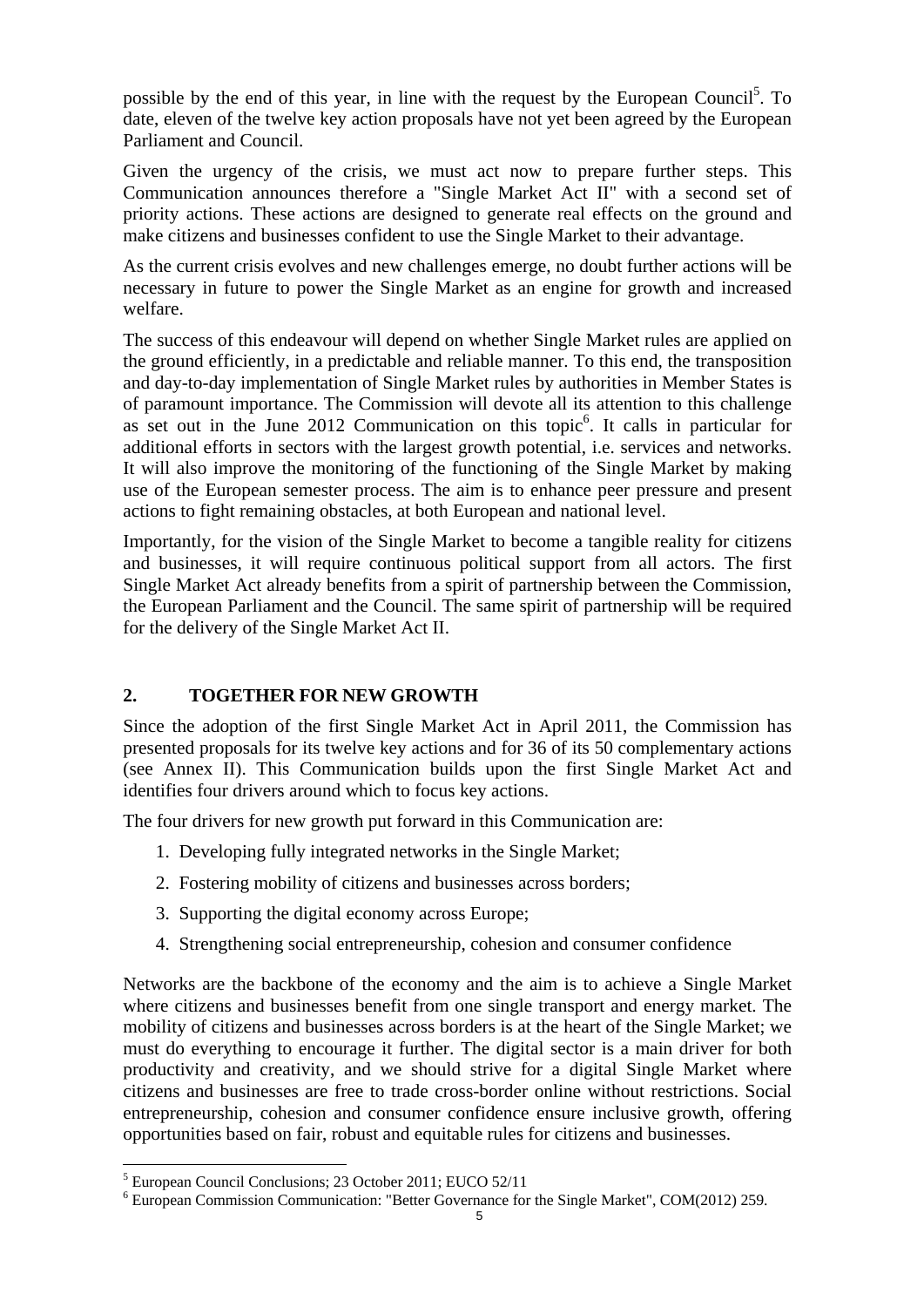The twelve levers and key actions set out under these four drivers have been identified taking into account the views of the European Parliament<sup>7</sup>, Member States, the European Economic and Social Committee<sup>8</sup> and stakeholders. They reflect better regulation principles, the work undertaken in the context of the Cost of Non-Europe Study that is being carried out on behalf of the Commission and the 20 main concerns highlighted by  $citizes$  and businesses<sup>9</sup>. Moreover, they have to be seen in conjunction with the ongoing review of Europe 2020 flagship initiatives, notably the industrial policy strategy<sup>10</sup>, the digital agenda<sup>11</sup>, the innovation union initiative<sup>12</sup>. All twelve key actions will make a contribution to growth, employment and confidence in the Single Market. They can all be delivered within the mandate of this Commission. Not all actions are legislative in nature, but they all are expected to have a real impact on the ground<sup>13</sup>.

### <span id="page-5-0"></span>**2.1. Developing fully integrated networks in the Single Market**

Networks provide services which most citizens and businesses use every day, not least in the areas of transport and energy. Yet it is precisely in these two areas that the Single Market is incomplete, despite all progress made. The Commission's vision is of a Single Market for transport and energy where consumers, be they citizens or businesses, have real choice and operators are free to offer their services anywhere, anytime and to any customer on an equal basis.

Efficient, integrated and sustainable transport and energy infrastructure networks are a precondition for this vision to become a reality. As well as promoting the efficient use of existing networks, the EU will continue to fund their development through its structural and cohesion funds and its trans-European networks. The proposals for the EU budget post-2013, and in particular the Connecting Europe Facility, provide important sources of investment in transport, energy and digital networks that need to be mobilised so that all Member States can fully participate in the Single Market.

Considerable progress has been made towards this vision in many transport modes and with the implementation of the third energy package, leading to a better choice of services and increased consumer benefit. To contribute to the integration of the European internal transport and energy markets, the Commission will continue to pursue vigorous enforcement of the competition rules, and in particular the antitrust rules.

But more must be done in particular in rail, air and maritime transport as well as in electricity and gas, as European businesses and consumers still pay unnecessarily high prices stemming from inefficient and fragmented transport and energy markets. The Commission has identified four key actions which constitute the next steps towards our common vision. The Commission will also continue to reflect on areas where additional economic, as well as environmental and social benefits could be reaped, for example in road freight. Existing cabotage restrictions contribute to a significant number of trucks

 $<sup>7</sup>$  European Parliament Resolution of 14 June 2012 on a 'Single Market Act: The Next Steps to Growth'</sup>

<sup>(2012/2663(</sup>RSP))<br><sup>8</sup> Opinion of the European Economic and Social Committee on the Key Actions towards a Single Market Act II; CESE 1575/2012<br>European Commission

Commission: 'The Single Market through the lens of the people; http://ec.europa.eu/internal\_market/strategy/docs/20concerns/publication\_en.pdf<br>
European Commission Communication: "An Integrated Industrial Policy for the Globalisation Era";

COM(2010)614 11 European Commission Communication: "A Digital Agenda for Europe"; COM(2010)245

<sup>&</sup>lt;sup>12</sup> European Commission Communication: "Innovation Union"; COM(2010)546<br><sup>13</sup> All the actions proposed to be taken up by the Commission in this doc

All the actions proposed to be taken up by the Commission in this document are consistent and compatible with the current MFF (2007-2013) and the proposal for the new Multiannual Financial Framework 2014-2020.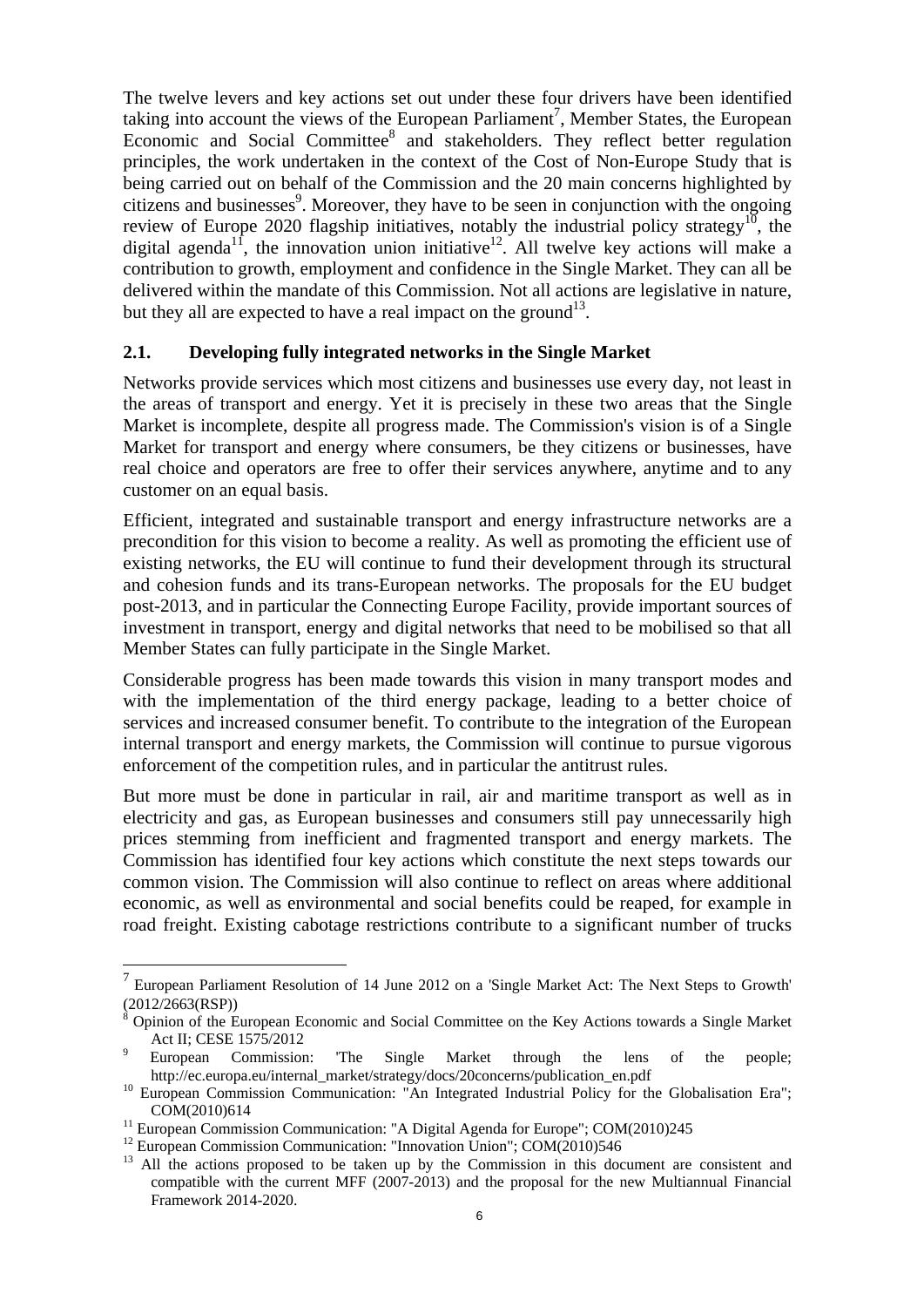<span id="page-6-0"></span>running empty, have a negative impact on competitiveness and trade and make it difficult to control compliance with basic social standards.

## *Rail transport*

## *Key action 1:*

*Open domestic rail passenger services to operators from another Member State to improve the quality and cost efficiency of rail passenger services.*

In the area of rail transport, operators from one Member State are still not allowed to transport passengers on domestic lines within another Member State. At the same time, public service contracts can be awarded directly without open procedures. Experience in Member States which have introduced market opening for domestic passenger services shows that competition in rail transport led to important efficiency gains, in particular in incumbent railway undertakings. This led to substantial savings in public funding for rail services under public service contracts, which could reach 20-30%.

Building on these positive experiences, the Commission will table a fourth railway package. By granting all EU licenced railway undertakings the right to operate open access domestic passenger services in the EU and the right to bid for public service contracts, the package will offer more competitive and efficient domestic rail transport services of a better quality and at a lower cost for European citizens. This would attract more passengers from other transport modes with positive environmental impacts.

The package will also reinforce the governance of the infrastructure management to optimise the use of existing infrastructure with better allocation of capacity, planning of maintenance and development works. This, together with a new common approach to safety and interoperability rules, will help ensure that non-discriminatory access is guaranteed so that a genuine level playing field is in place.

## *Maritime transport*

## <span id="page-6-1"></span>*Key action 2:*

*Establish a true Single Market for maritime transport by no longer subjecting EU goods transported between EU seaports to administrative and customs formalities that apply to goods arriving from overseas ports.*

Approximately 40% of Single Market goods are transported via short sea shipping between EU ports<sup>14</sup>. Today, vessels travelling between EU ports are deemed to have left the EU Customs Territory. As a result, under normal procedures, ships delivering cargo from one Member State to another must still go through the same complex administrative formalities as ships arriving from overseas ports.

Therefore, even though administrative simplified procedures for maritime transport have already been introduced by EU legislation, vessels travelling between EU ports still encounter a significant number of complex procedures which put intra-EU shipping at a disadvantage in comparison to other transport modes.

In order to establish a true internal market for goods carried by ships, within its wider efforts to boost marine and maritime growth<sup>15</sup>, the Commission will table a "Blue Belt" package with legislative and non-legislative initiatives to reduce the administrative burden for intra-EU maritime transport to a level that is comparable to that of other

 $\overline{a}$ <sup>14</sup> Expressed in terms of tonne/km. Estimate based on EUROSTAT data.

<sup>&</sup>lt;sup>15</sup> European Commission Communication: "Blue Growth opportunities for marine and maritime sustainable growth"; COM(2012)494.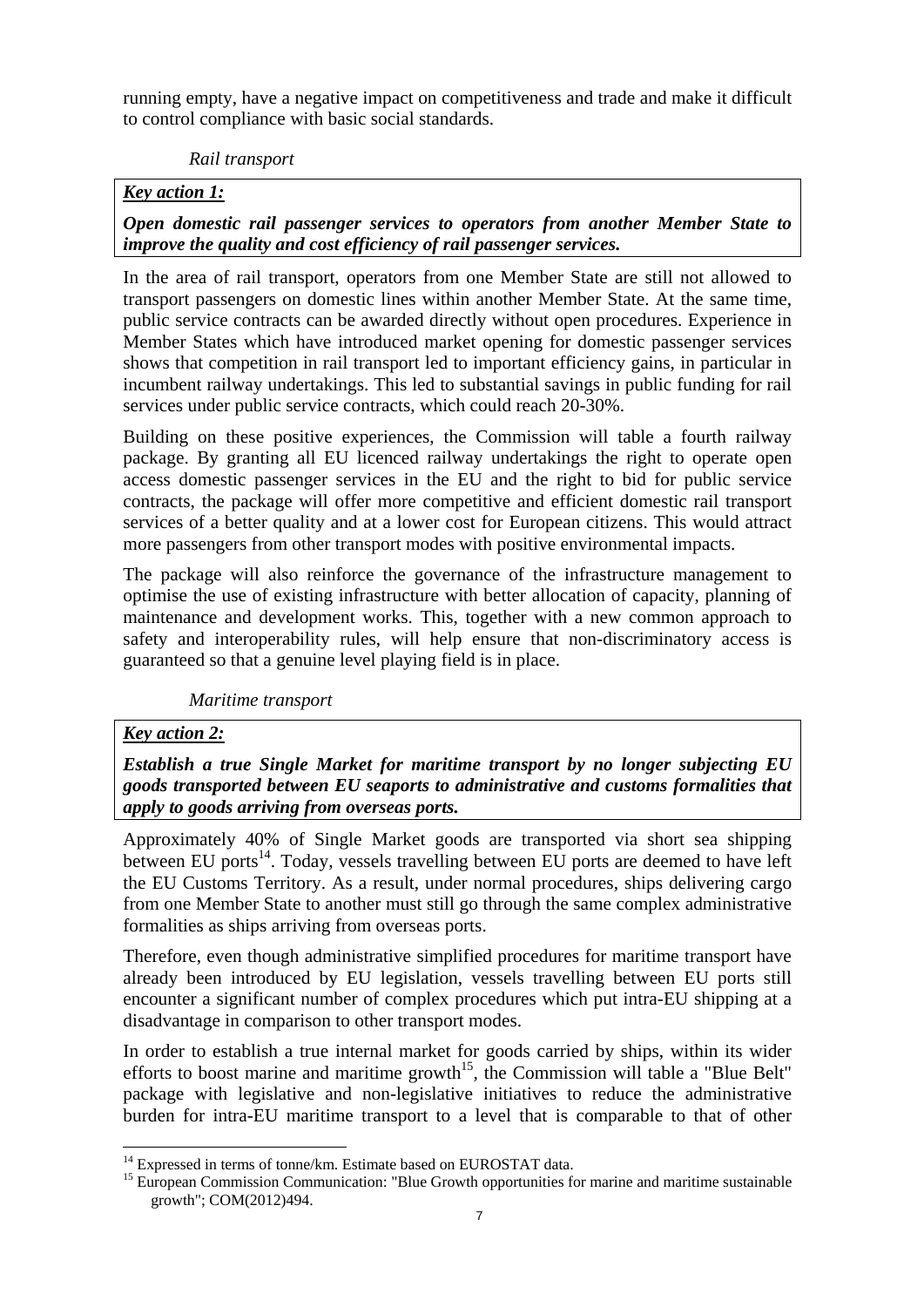transport modes (air, rail, road). This will be supported by modern ICT technologies, which permit the reliable tracking of ships and cargo with a sufficient level of certainty when shipping operates within the Single Market.

The attractiveness of maritime transport is dependent, moreover, on the availability, efficiency and reliability of port services. In a globalised world an integrated approach of the value chain is required. Hence, the access to ports has to be organised in an integrated way. The port authorities have a crucial role to play in this context. The availability, efficiency and reliability of port services will contribute to enhance the attractiveness of maritime transport. The Commission therefore also works on enhancing the efficiency and overall quality of port services, addressing questions of the obligations of Member States regarding the sound planning of ports and hinterland connections, transparency of public funding and port charges, and administrative simplification efforts in ports, and reviewing restrictions on the provision of services at ports.

#### *Air transport*

## <span id="page-7-0"></span>*Key action 3:*

*Accelerate the implementation of the Single European Sky to improve safety, capacity, efficiency and the environmental impact of aviation.* 

The absence of a single integrated European airspace management has significant negative repercussions on airspace users. It results in aircraft flying unnecessary detours rather than direct routes and suffering from air traffic delays, which produces significant economic and environmental damage. The fragmentation of the European airspace causes high additional costs to airlines estimated at around  $\oplus$  billion a year<sup>16</sup>. These are ultimately borne by air passengers and the European economy. Due to the continuing growth of air traffic, the existing air traffic management system is no longer sustainable for reasons of safety, capacity and cost.

Accelerating the implementation of the Single European Sky through a new package of actions, including legislative actions (such as on clarifying the institutional setup, reinforcing market principles for the provision of air navigation services, accelerating SESAR deployment, redefining the performance scheme and providing the Commission with clear enforcement tools, in particular with regard to functional airspace blocks), will address the persisting barriers and will bring about large gains in performance and efficiency. It will further improve the safety of aviation in Europe, reduce transport costs for citizens and businesses and lower greenhouse gas emissions from individual flights through more direct routing.

#### *Energy*

### <span id="page-7-1"></span>*Key action 4:*

*Improve the implementation and enforcement of the third energy package and make cross-border markets that benefit consumers a reality.*

An integrated energy market contributes to lower energy prices and facilitates investments. It has been estimated that consumers throughout the EU could save up to  $\epsilon$ 13 billion per year if they all switched to the cheapest electricity tariff available<sup>17</sup>. An

 $\overline{a}$ <sup>16</sup> Based on estimates documented in reports by the Performance Review Body of the Single European Sky and the Performance Review Commission.<br><sup>17</sup> Study on the functioning of the retail electricity markets for consumers in the EU;

http://ec.europa.eu/consumers/consumer\_research/market\_studies/ [retail\\_energy\\_market\\_study\\_en.htm](http://ec.europa.eu/consumers/consumer_research/market_studies/ retail_energy_market_study_en.htm)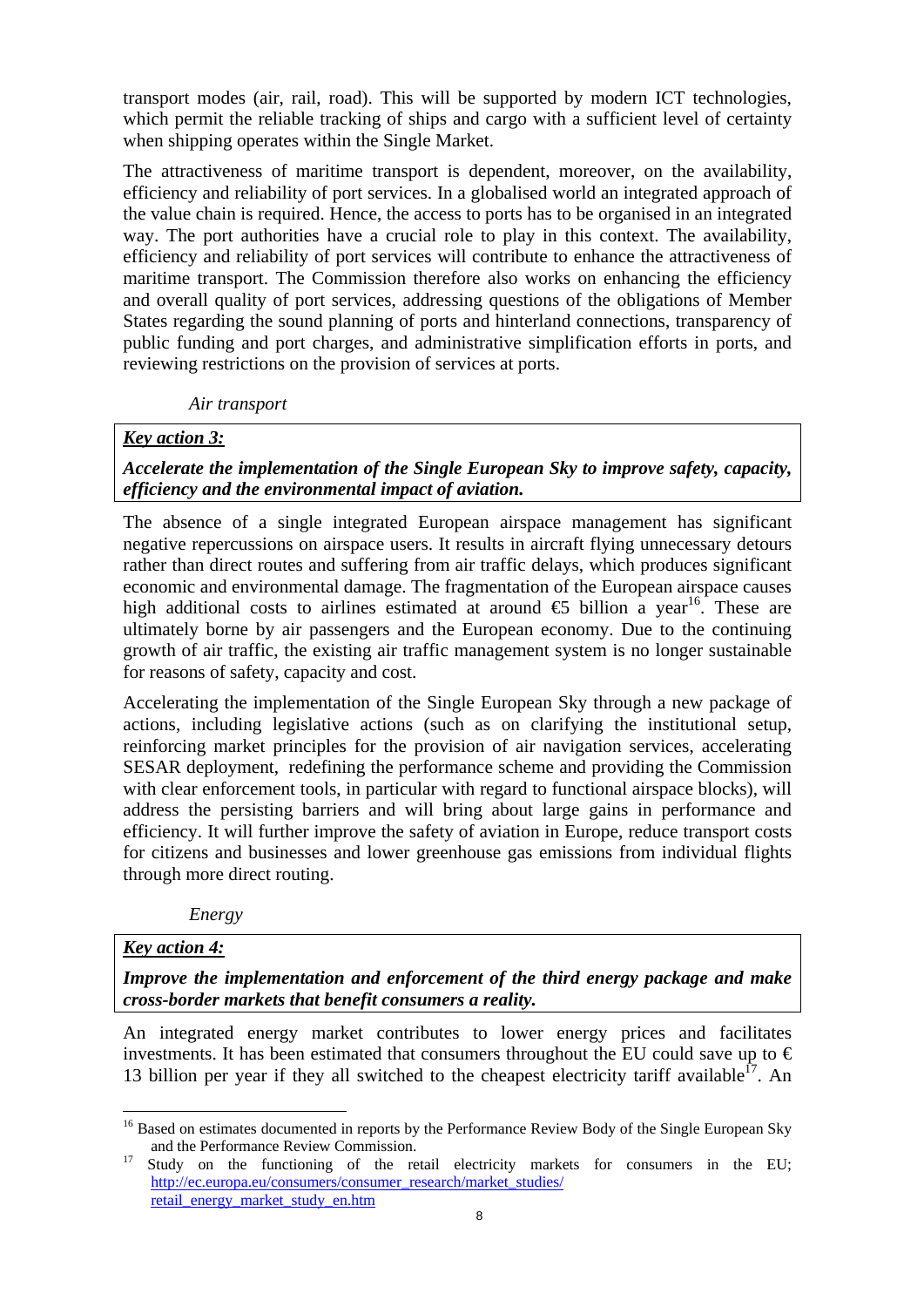integrated energy market also delivers more secure energy to the EU than 27 smaller scale energy markets could and facilitates the transition towards low-carbon energy systems at the lowest possible cost.

Energy must be able to flow to where it is needed, without physical barriers at national borders. Despite the adoption of the third energy package, no fully integrated European internal energy market has yet been achieved to the detriment of all energy users including private households. To achieve the agreed objective of a completed internal energy market by 2014, the rules in place should be implemented ambitiously in Member States and enforced by strong and independent national and EU authorities. Moreover, major investments in our energy systems are needed this decade to modernise the EU's networks, decarbonise systems and make them energy-efficient.<sup>18</sup>

The Commission will soon present a Communication to take stock of progress made towards the completion of the internal energy market and to propose actions that can ensure that the EU energy market fulfils its potential and satisfies the needs and expectations of EU citizens and businesses.

## <span id="page-8-0"></span>**2.2. Fostering mobility of citizens and businesses across borders**

The mobility of citizens and businesses is at the heart of European integration and the Single Market. The Commission will continue to work towards its vision of a Single Market where citizens, workers and businesses are free to move cross-border whenever and wherever they want to and without unjustified restrictions imposed by divergent national rules and regulations. Mobility is a precondition for the Single Market to deliver on its potential, be it social, cultural, political or economic.

The price of low mobility is high. Despite the fact that unfilled job vacancies have been rising since mid-2009, unemployment is at record levels in many Member States. At the same time, the cross-border mobility of businesses is hampered by difficulties to finance new business projects and by administrative burden. While the EU's better regulation agenda has led to an improvement of the business environment, a constant focus on the reduction of unnecessary regulatory and administrative burden must be maintained. Important next steps towards our common vision are therefore to match labour demand and supply cross-border, improve the access to finance and advance the business environment in Europe.

 *Mobility of citizens* 

## <span id="page-8-1"></span>*Key action 5:*

## *Develop the EURES portal into a true European job placement and recruitment tool.*

The EU has taken important measures to facilitate the mobility of citizens. EU legislation allows for the export of their statutory social security rights to the Member State where they seek work. It provides for the recognition of their professional qualifications acquired in another Member State. The EURES network and its portal links national public employment services and offers information and advice on job vacancies and working conditions in other Member States.

However, tools and measures to match job offers and jobseekers across Member States can be improved further to contribute to a true European labour market. To this end, the Commission will transform EURES into a more effective tool for intra-EU recruitment,

 $\overline{a}$  $18$  Europe's energy system requires investments of ca. EUR 1 trillion by 2020 of which EUR 200 billion is needed for electricity and gas networks alone; http://ec.europa.eu/energy/publications/doc/2011\_energy2020\_en.pdf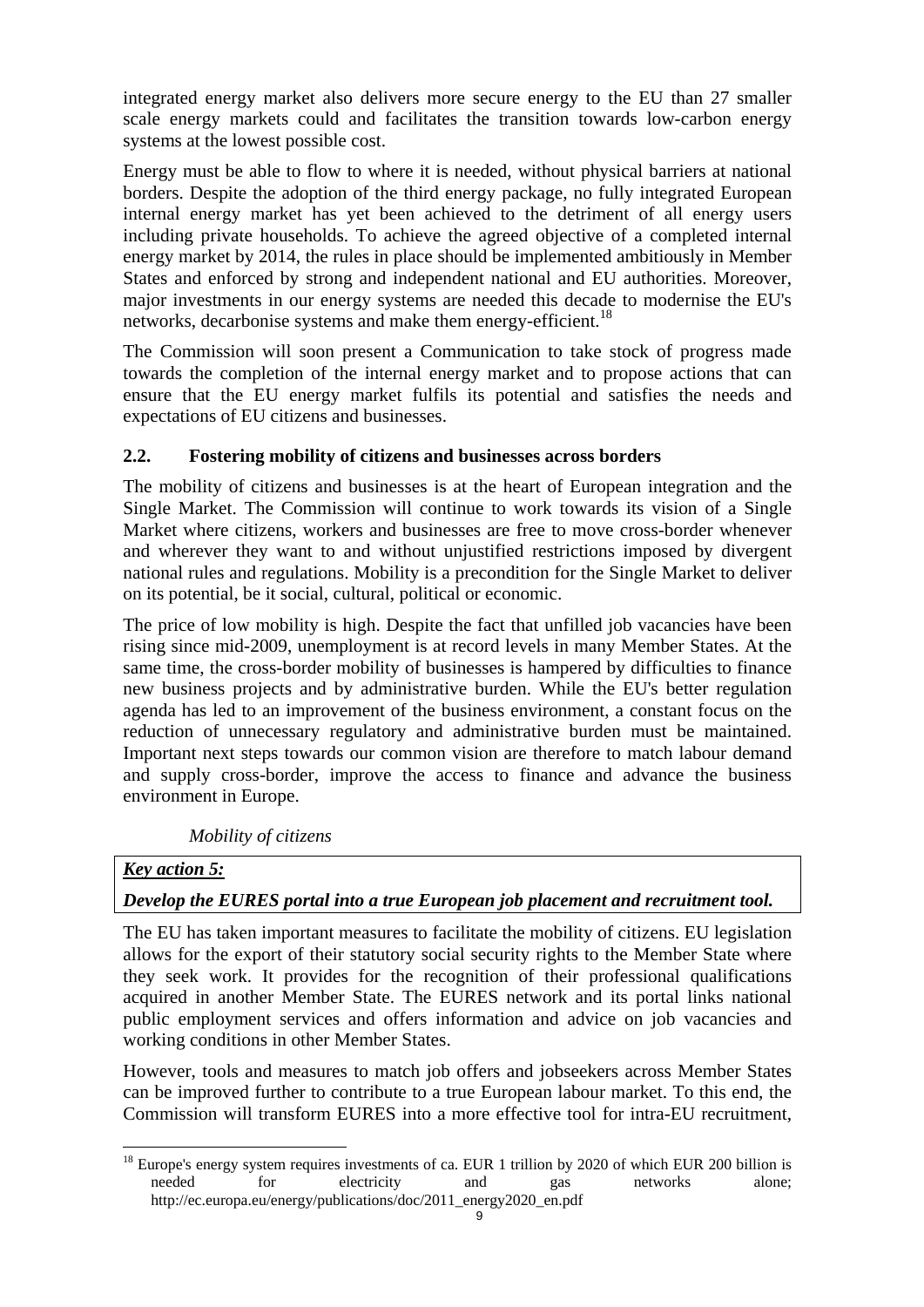placement and job matching. Together with online instruments increasing transparency and interoperability of skills and qualifications, such as Europass and the European Qualification Framework, the availability of more services through EURES will further facilitate the cross-border mobility of workers. This will help reduce the mismatch of labour with positive effects on employment levels and economic output. The Commission will assess the possibility for EURES to also cover apprenticeships and traineeships.

More should also be done to enhance mobility for third-country nationals working in the EU, notably through the swift adoption by Council and Parliament of the intra-corporate transfer (ICT) and seasonal workers proposals.

The portability of supplementary social security rights, including pensions, constitutes an additional important determinant for workers' mobility between Member States. As already highlighted in the Single Market Act of April 2011, to facilitate mobility, citizens must be able to establish and keep their occupational pension rights when they move to another Member State. The Commission welcomes that the Council has agreed to recommence negotiations on the amended Commission legislative proposal from 2007 towards this aim.

 *Access to finance* 

#### <span id="page-9-0"></span>*Key action 6:*

*Boost long-term investment in the real economy by facilitating access to long-term investment funds.* 

For many companies in the EU, access to finance has become markedly more difficult with the financial crisis although a credit crunch has been averted, also due to the exceptional liquidity provision by the Eurosystem at the end of 2011. Financing conditions remain tight especially for start-ups and SMEs and in countries whose economies have been hit most severely by the crisis. A 45% drop in venture capital fundraising following the crisis is significantly limiting the funding available for innovative companies $^{19}$ .

Smart, sustainable and inclusive growth critically depends on the availability of finance over an extended time horizon. Action has already been taken at EU level to foster longterm investment in the real economy, notably the provision of financing through EU financial instruments<sup>20</sup> and the European Investment Bank<sup>21</sup>, the Europe 2020 Project Bond Initiative<sup>22</sup> and the Commission action plan to improve access to finance for SMEs, combining financial and regulatory measures. As a contribution to the discussions in the European Council on growth and jobs, the Commission undertook a targeted reprogramming exercise with Member States to use structural funds for improving the access of SMEs to finance, which is also a key element for the next financing period. The Commission additionally announced a review of the impact of new bank capital

<sup>&</sup>lt;sup>19</sup> Report of the Chairman of the expert group on the cross border matching of innovative firms with suitable investors; European Commission 2012; [http://ec.europa.eu/transparency/regexpert/](http://ec.europa.eu/transparency/regexpert/ index.cfm?do=groupDetail.groupDetailDoc&id=6008&no=1)  [index.cfm?do=groupDetail.groupDetailDoc&id=6008&no=1](http://ec.europa.eu/transparency/regexpert/ index.cfm?do=groupDetail.groupDetailDoc&id=6008&no=1)<sup>20</sup> In particular under cohesion policy.

<sup>&</sup>lt;sup>21</sup> Since the beginning of the financial crisis in 2008, the European Investment Bank has provided  $\epsilon$  40 billion of financing to more than 210,000 SMEs. European Commission Communication: "An action

plan to improve access to finance for SMEs"; COM(2011)870final.<br><sup>22</sup> The aim of the Europe 2020 Project Bond Initiative is to attract institutional investors to the capital market financing of infrastructure projects. In July 2012, the EU launched a pilot phase of the EU-EIB Project Bond Initiative.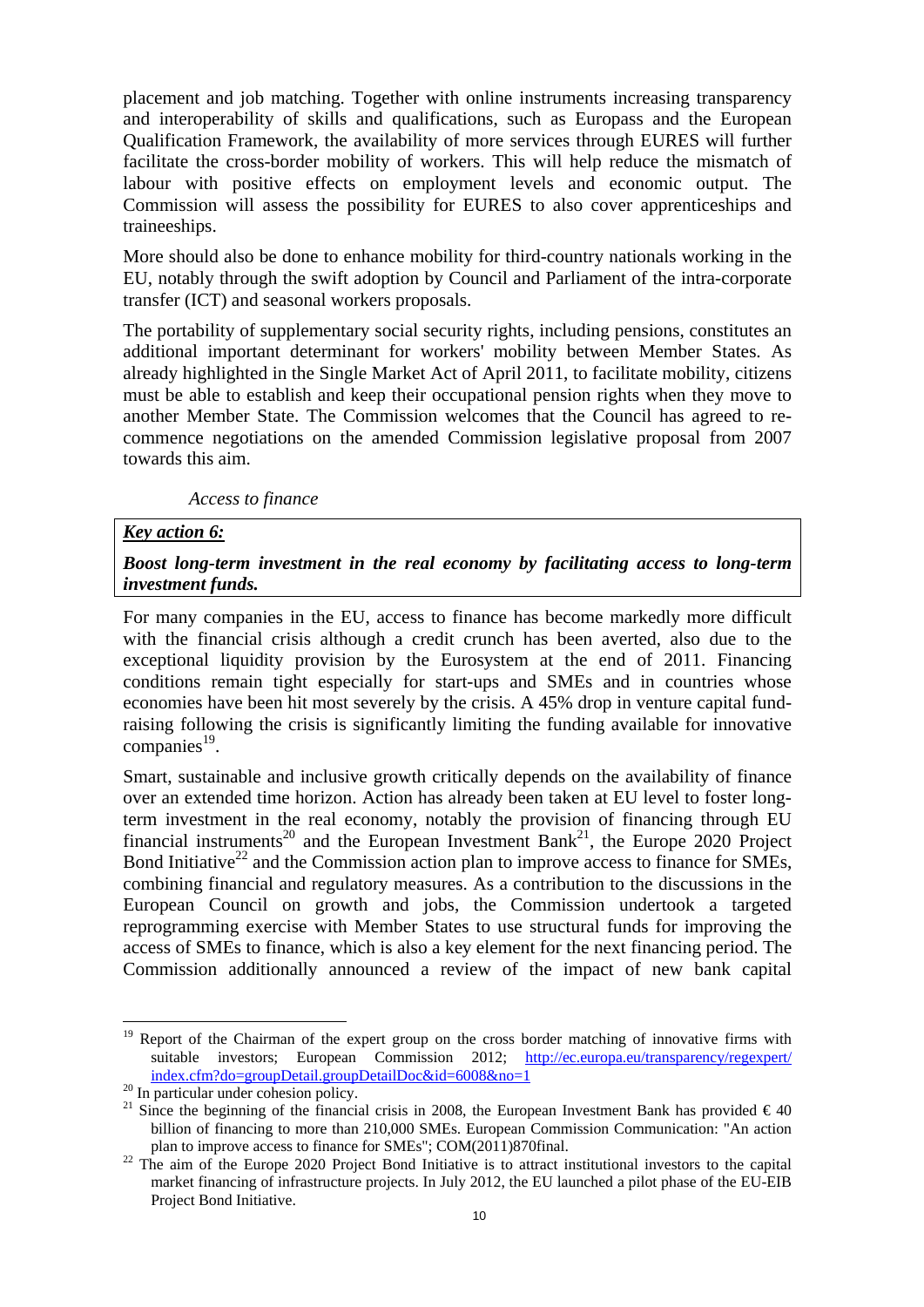requirements resulting from the implementation of the new Basel III standards in certain key areas, such as SME financing.

However, this type of 'long-term investment' in the real economy remains constrained. Concrete policy options to address this issue will be assessed in the context of the forthcoming Green Paper on financing long-term investment in the EU economy. In addition, the Commission will make proposals on possible forms of long-term investment funds. Investment funds can open new sources of financing to long term projects and private companies. They can constitute an attractive offer to retail investors who seek to invest long-term, diversify risk and prefer stable and steady returns with lower volatility, as long as the necessary degree of investor protection is ensured.

Venture capital is a vital complement to bank financing when it comes to providing financing to small companies with growth potential. Under the SMA I, the Commission proposed a Regulation to facilitate the raising of capital and its investment cross-border by venture capital funds. To this end, in 2012 the Commission will complete its examination of possible tax obstacles to cross-border venture capital investment, on the basis of which it will consider next steps with a view to presenting solutions in 2013, while at the same time preventing tax avoidance and evasion.<sup>23</sup>

 *Business environment* 

### <span id="page-10-0"></span>*Key action 7:*

## *Modernise EU insolvency rules to facilitate the survival of businesses and present a second chance for entrepreneurs.*

Businesses operating in Europe benefit from an overall positive business environment, which the EU is further improving through its better regulation agenda. But more can be done. Europe needs modern insolvency laws that help basically sound companies to survive, encourage entrepreneurs to take reasonable risks and permit creditors to lend on more favourable terms. A modern insolvency law allows entrepreneurs to get a second chance and ensures speedy procedures of high quality in the interest of both debtors and creditors. We thus need to establish conditions for the EU wide recognition of national insolvency and debt-discharge schemes, which enable financially distressed enterprises to become again competitive participants in the economy. We need to ensure simple and efficient insolvency proceedings, whenever there are assets or debts in several Member States. Rules are needed for the insolvency of groups of companies that maximise their chances of survival. To this end, the Commission will table a legislative proposal modernising the European Insolvency Regulation.

However, we need to go further. At present, there is in many Member States little tolerance for failure and current rules do not allow honest innovators to fail 'quickly and cheaply'. We need to set up the route towards measures and incentives for Member States to take away the stigma of failure associated with insolvency and to reduce overly long debt discharge periods. We also need to consider how the efficiency of national insolvency laws can be further improved with a view to creating a level playing field for companies, entrepreneurs and private persons within the internal market. To this end, the Commission will table a Communication together with the revision of the European Insolvency Regulation.

 $23$ 23 The Commission has launched a public consultation. See: http://ec.europa.eu/taxation\_customs/common/consultations/tax/2012\_venture\_capital\_en.htm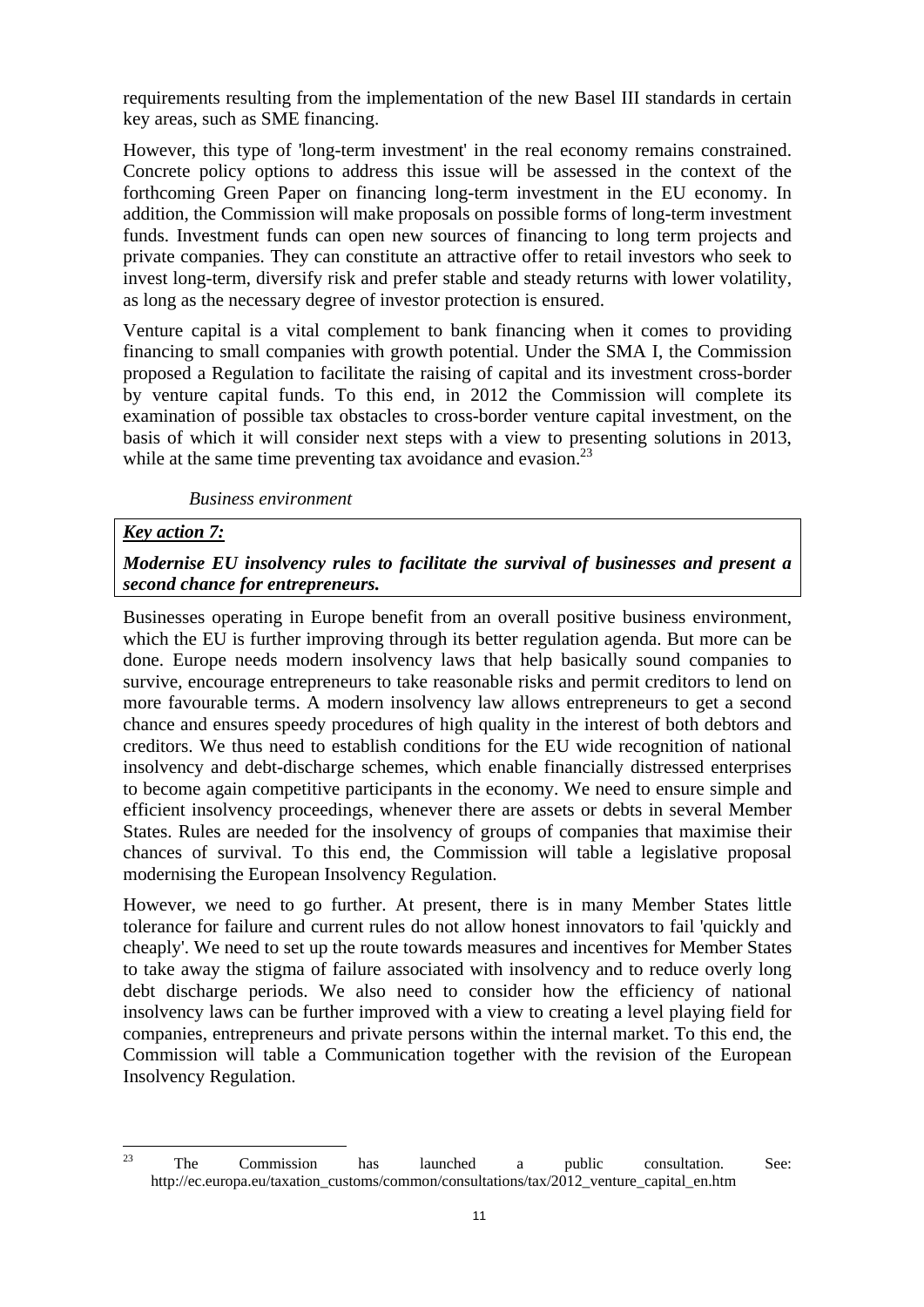Additional actions are needed to further improve the business environment. Diverging national tax systems cause considerable administrative burden to companies operating across EU borders. The fact that each Member State applies different VAT rules and procedures causes particular problems<sup>24</sup>, not least for SMEs that wish to operate in another Member State. The Commission has therefore announced that it will propose to introduce standard VAT declarations to allow businesses on an optional basis to complete a standard VAT declaration rather than a different VAT form in every Member State. $25$ 

Economic growth is increasingly driven by investments in intangible assets, such as R&D, patents and know-how. This requires improving the business environment to make sure it efficiently promotes and protects creativity and innovation. Further to the agreement reached at the June European Council, the adoption of legislation on unitary patent protection in the EU accompanied by a single specialised jurisdiction, a key action under the Single Market Act of April 2011, would be a fundamental step in that direction. It should allow the first registration of unitary effect of a European patent by spring 2014, reducing the costs of patenting across the European Union and those associated to patent litigation. In order to encourage investment in intangible assets on the one hand, and to help innovative companies turn their R&D efforts into competitive gains on the other, the Commission services will examine the issue of valuation methods for intellectual property and will consider addressing the very fragmented legal framework for trade secret protection with a view to making it safer and less costly for business and research bodies to license, transfer and share valuable knowledge and information throughout the internal market.

## <span id="page-11-0"></span>**2.3. Supporting the digital economy across Europe**

The digital economy is changing the Single Market profoundly. With its innovation, speed and reach across borders it has the potential to take Single Market integration to a new level. The Commission's vision is a digital economy that delivers sustainable economic and social benefits based on modern online services and fast internet connections. All citizens and businesses must have the opportunity to be part of the digital economy, while at the same time being protected from illicit trade. In some key economies, the internet economy already accounted for 21% of GDP growth in the period  $2006-2011^{26}$ . The digital economy has strong additional spill-over effects, improving productivity and providing new solutions to societal challenges like demographic ageing, inclusion and education.

Additional efforts are needed to achieve quickly the objectives set in the Digital Agenda for Europe<sup>27</sup> and the Communication on e-Commerce and Online Services<sup>28</sup>. Progress in tackling the fragmentation of online services along national borders, addressing the highspeed network investment challenge and reaping the benefits of paperless public administration are important next steps.

 $24$  European Commission Communication: "Action Programme for Reducing Administrative Burdens in the EU Sectoral Reduction Plans and 2009 Actions", COM(2009) 544, and: http://ec.europa.eu/enterprise/policies/better-regulation/documents/ab\_studies\_2009\_en.htm.

<sup>&</sup>lt;sup>25</sup> European Commission Communication: "On the future of VAT"; COM(2011)851

<sup>&</sup>lt;sup>26</sup> McKinsey Global Institute, "Internet matters, the net's sweeping impact on growth, jobs and prosperity", May 2011.

<sup>&</sup>lt;sup>27</sup> European Commission Communication: "A Digital Agenda for Europe", COM(2010) 245 final.

<sup>&</sup>lt;sup>28</sup> European Commission Communication: "A coherent framework for building trust in the Digital Single Market for e-commerce and online services", COM(2011) 942.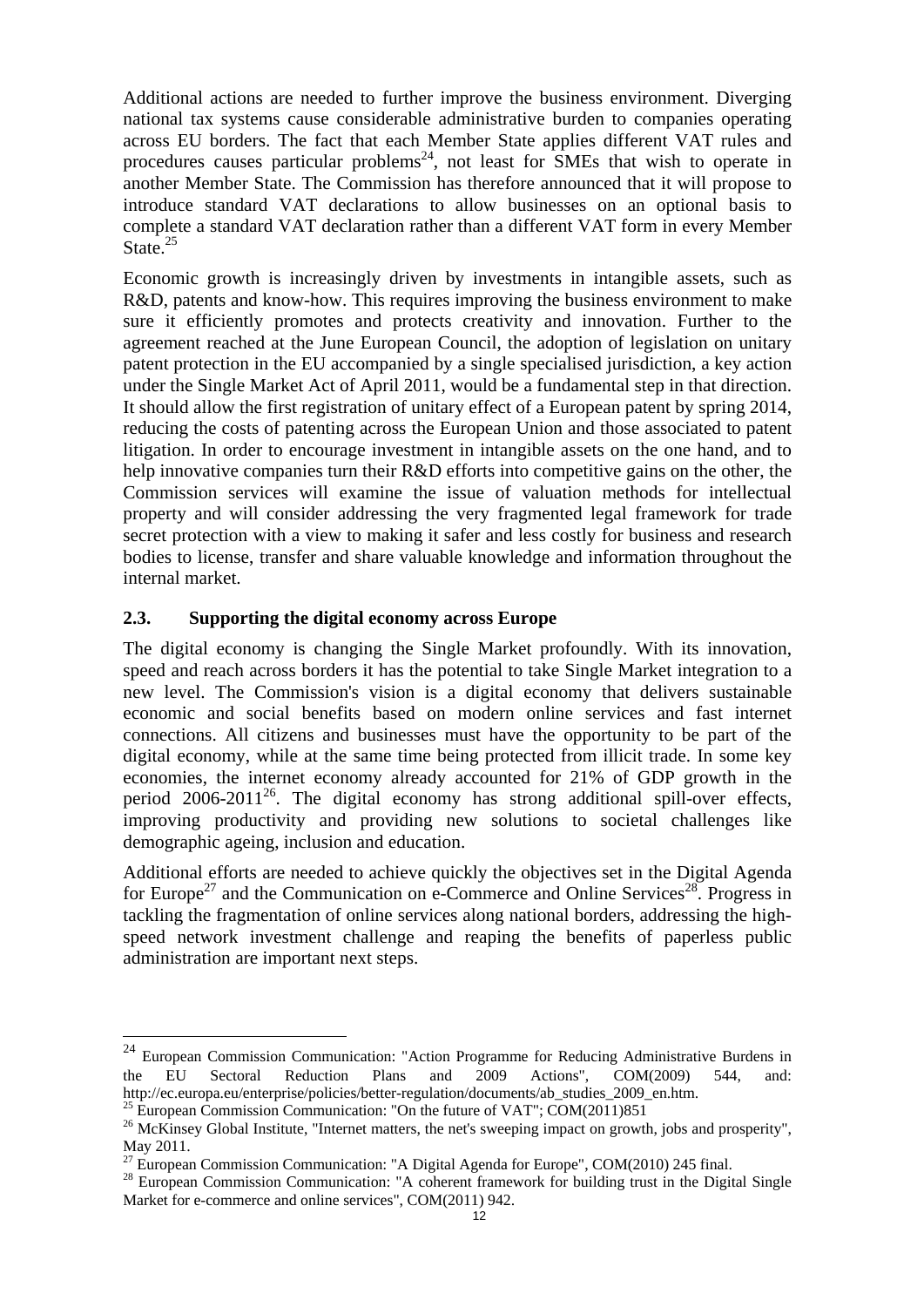### <span id="page-12-0"></span>*Key action 8:*

### *Support online services by making payment services in the EU more efficient.*

Within the services sector, online services offer particular opportunities. Realising these gains will require the right framework conditions, particularly cross-border. As already highlighted in the Single Market Act of April 2011, payment services and delivery services for goods ordered online require particular attention. With 35% of internet users not buying online because they have doubts over payment methods and with remaining barriers to market entry<sup>29</sup>, the improvement of the payments market is a first priority. A number of issues need to be addressed, such as insufficient harmonisation, ineffective competition in some areas of the card and internet payments and lack of incentives for technical standardisation, for example in the area of mobile payments. The Commission will therefore propose a revision of the Payment Services Directive. It will also make a legislative proposal on multi-lateral interchange fees for card payments.

Efficient, reliable and affordable parcel delivery services for goods ordered online constitutes an additional priority and the Commission will take decisions on next steps in 2013, following a public consultation.

As announced in the Single Market Act of April 2011, to reap the growth potential of the Services Directive by 2015 the Commission presented an action plan in June this year<sup>30</sup>. Member States and the Commission must work together to implement its actions immediately, as called for by the European Council. They should give particular attention to full compliance with the Services Directive and maximising its economic effect, the planned Charter for fully electronic Points of Single Contact and the mutual evaluation of rules governing regulated professions. They should also ensure the full application of the 'non-discrimination' clause of the Services Directive, whereby service providers may not differentiate between their customers on the basis of their nationality or place of residence unless objectively justified.

In the context of its forthcoming European Retail Action Plan, the Commission will step up its work to identify and combat unfair trading practices, in line with its commitment in the Single Market Act in April 2011. Such practices are particularly detrimental to SMEs. In the absence of satisfactory progress to eliminate unfair trading practices, including in the context of the High Level Forum for a Better Functioning Food Supply Chain, the Commission will consider appropriate next steps in 2013.

 *A digital Single Market* 

## <span id="page-12-1"></span>*Key action 9:*

 $\overline{a}$ 

*Reduce the cost and increase efficiency in the deployment of high speed communication infrastructure.* 

Access to high-speed broadband is a crucial factor for innovation, competitiveness and employment. A 10% increase in broadband penetration can result in a 1-1.5% increase in GDP annually<sup>31</sup> and 1.5% labour productivity gains<sup>32</sup>. Broadband-induced innovation in

 $29$  Eurostat Community Survey on ICT usage by Households and Individuals (2009).

 $30$  Full application by all Member States would generate economic growth of 2.6% of EU GDP. European Commission Communication: "A partnership for new growth in services 2012-2015", COM(2012) 261. The Commission will report on progress with the implementation of the Services Directive in the context of its 2013 Annual Growth Survey.

<sup>31</sup> Czernich, N., Falck, O., Kretschmer, T., and Woessman, L. (2009) Broadband infrastructure and economic growth (CESinfo Working Paper no. 2861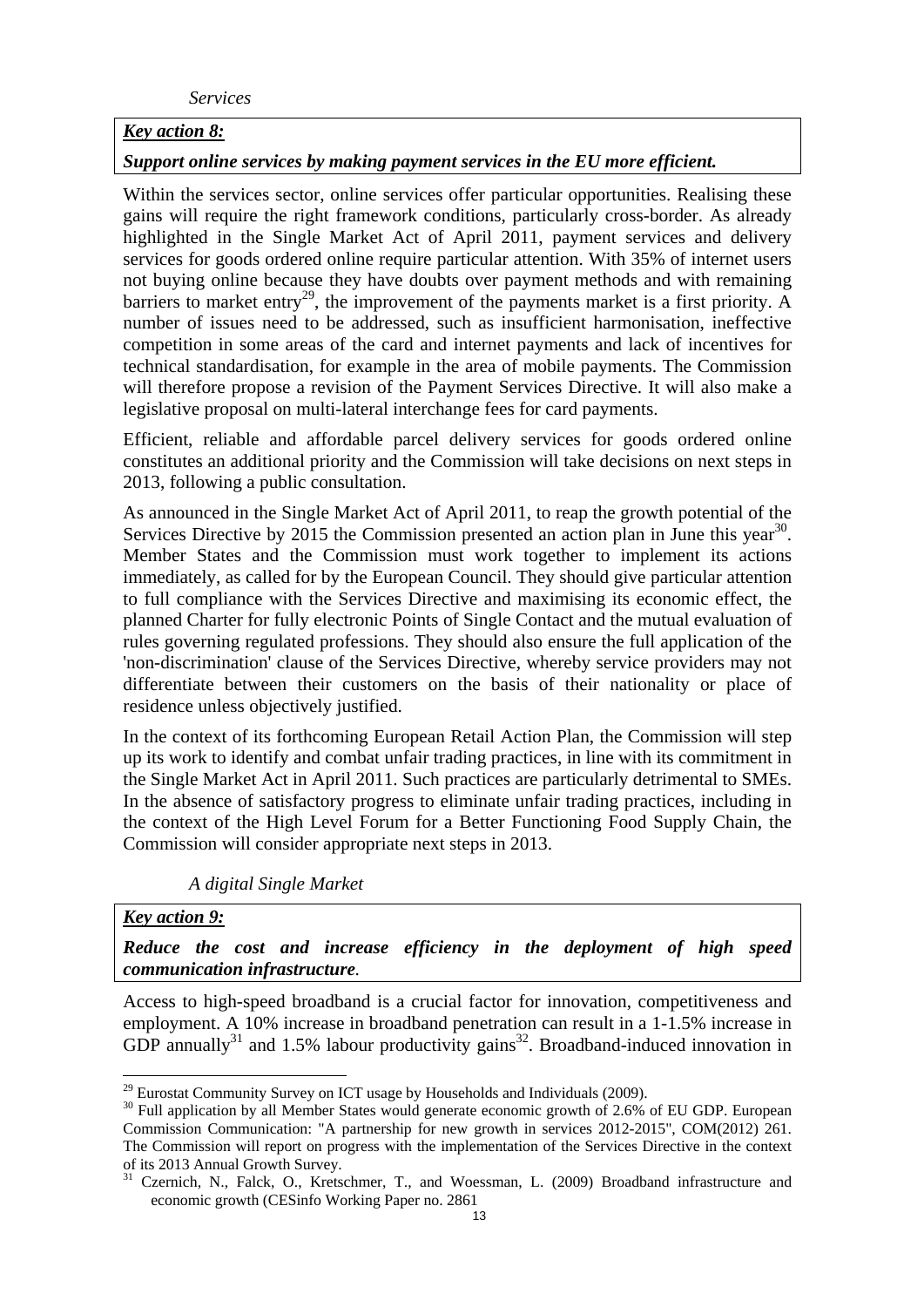companies creates employment and has the potential to generate 2 million extra jobs by  $2020^{33}$ .

Yet despite progress made, the EU is still suffering from underinvestment in the deployment of high-speed broadband networks across the Single Market and is far from achieving the Digital Agenda high-speed Internet targets<sup>34</sup>. The Single Market can help to accelerate progress substantially by addressing a key underlying cause of this investment 'latency', i.e. unnecessarily high civil engineering costs which can make up to 80% of total costs in this field and could be reduced by up to one quarter simply by cross-utility re-use of existing infrastructure<sup>35</sup>. The Commission will propose common rules which would enable operators to exploit fully the cost-reduction potential in employing broadband.

The rapid adoption by the European Parliament and the Council of the Commission proposal for a Connecting Europe Facility would help the efficient roll-out of high-speed broadband and digital service infrastructures by using the EU budget efficiently to leverage private investment in a key sector of the economy.

To reach our vision of the digital Single Market, the EU must address swiftly a number of further issues, including the best use of spectrum in the Single Market and pursuing a reflection on the need to further adapt the EU telecommunications law and copyright law. The Commission plans to take the latter issue forward, starting with the follow-up to the Green Paper on the online distribution of audiovisual works and the rapid conclusion of the review of the 2001 Copyright Directive.

 *Electronic invoicing in public procurement* 

<span id="page-13-0"></span>*Key action 10:*

## *Make electronic invoicing the standard invoicing mode for public procurement.*

A shift towards paperless public administration, particularly in its cross-border dimension, should be a mid-term objective for the European Union and Member States. The Digital Agenda for Europe<sup>36</sup> includes a call to increase the use of eGovernment services by 50% of EU citizens and 80% of EU businesses by 2015. A particularly promising area is e-invoicing, which the Commission has called for to become the predominant invoicing mode in the EU by  $2020^{37}$ .

The introduction of legislative measures making e-invoicing a standard practice in public procurement will make the public sector a 'lead market' for e-invoicing and spearhead its wider use in the economy. Action in this area will make post-award procedures in public procurement more efficient and cheaper for the parties involved as well as for the taxpayer. It will also contribute to reducing delays in payments from public administrations. In the case of the public sector, a preliminary estimate indicates that in

<sup>&</sup>lt;sup>32</sup> Booz & Company (2012) Maximising the impact of Digitalisation http://www.booz.com/media/uploads/BoozCo\_Maximizing-the-Impact-of-Digitization.pdf<br><sup>33</sup> Commission estimate based on national studies (Liebenau, J., Atkinson, R., Karrberg, P., Castro, D. and

Ezell, S., 2009, *The UK Digital Road to Recovery*; Katz R.L. et al , 2009, *The Impact of Broadband on Jobs and the German Economy*)<br><sup>34</sup> European Commission Communication: "A Digital Agenda for Europe", COM(2010) 245.

<sup>&</sup>lt;sup>35</sup> Analysys Mason (2008), *The costs of deploying fibre-based next-generation broadband infrastructuret*<br><sup>36</sup> European Commission Communication: "A Digital Agenda for Europe", COM(2010) 245.<br><sup>37</sup> European Commission Comm

European Commission Communication: "Reaping the benefits of e-invoicing for Europe", COM(2010)712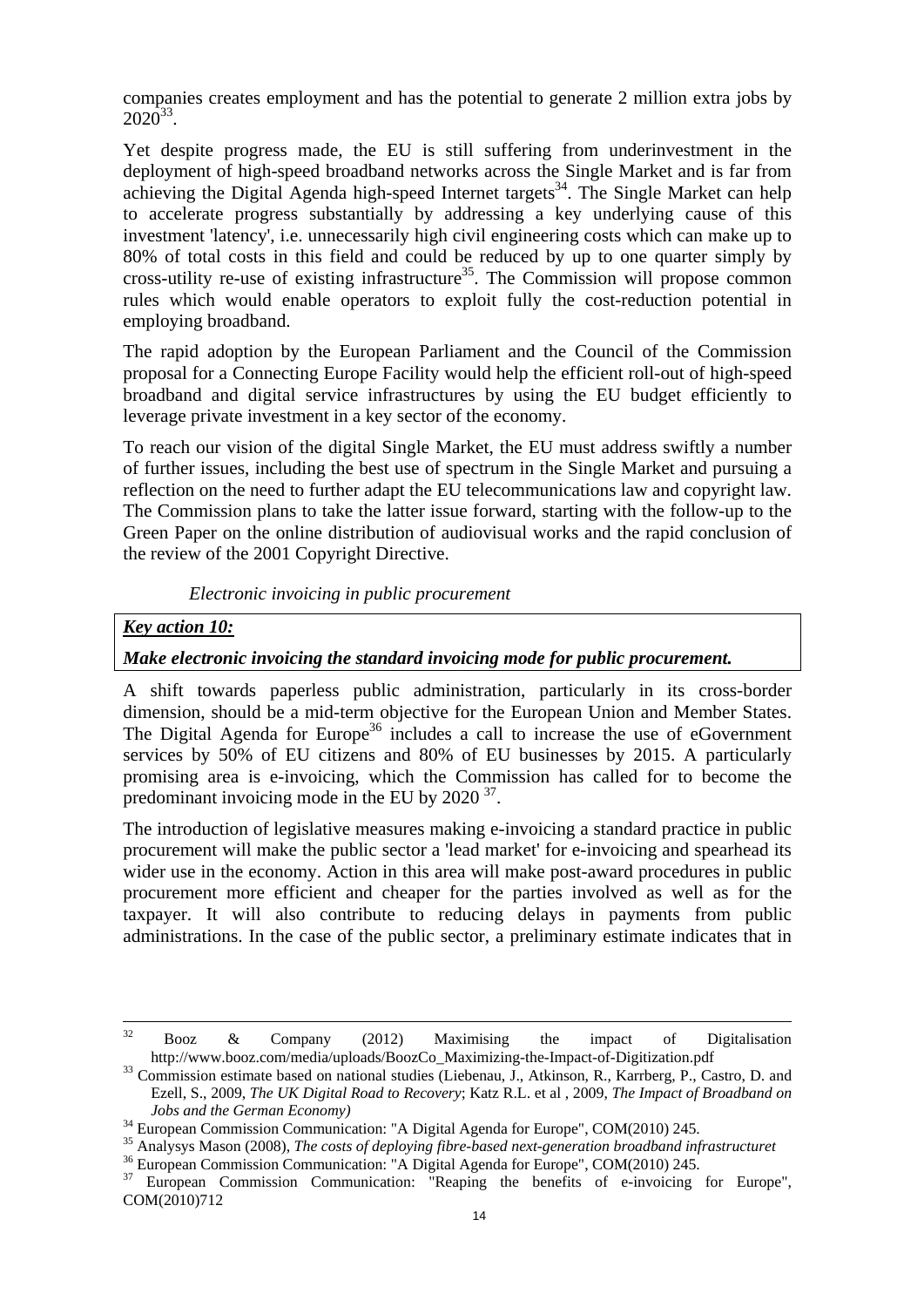the next few years, savings of approximately  $\epsilon$  billion per year could potentially be achieved if all invoices were submitted in electronic format<sup>38</sup>.

In addition, action is necessary to avoid the further fragmentation of the Single Market, due to the on-going establishment of national e-invoicing systems operating on the basis of different, often national, standards. This increases complexity and costs for firms entering into cross-border contracts with public authorities across the EU. The Commission will therefore propose concrete actions to achieve these objectives in 2013.

The transition towards e-invoicing in public procurement will complement the on-going modernisation of EU public procurement rules<sup>39</sup>, a key action under the Single Market Act of April 2011. Public authorities that already rely on electronic means for procuring goods, services and works report savings between 5% and 20%. Rolling out eprocurement EU-wide could save public budgets in the EU at least 100 billion Euro annually<sup>40</sup>. With this in mind, the Commission proposed the full transition to pre-award e-procurement by mid- $2016<sup>41</sup>$ . Council and Parliament should adopt the proposal without delay.

## <span id="page-14-0"></span>**2.4. Strengthening social entrepreneurship, cohesion and consumer confidence**

With the economic crisis hitting the most vulnerable parts of our societies and territories hardest, it is the vision of the Commission that Single Market policies deliver inclusive growth without discrimination, allow for economic and social participation and spur territorial cohesion. The average unemployment rate in the EU stood at 10.4% in July  $2012^{42}$  and approximately 81 million European citizens are at risk of poverty<sup>43</sup>. highlighting the urgency to act. Single Market policies must help address the roots of exclusion in our societies.

The social economy and social enterprises are key actors delivering social innovation, inclusiveness and trust. Harnessing confidence in the Single Market and strengthening the social market economy demands highly responsible and innovative companies which can make a positive impact on society and the environment. Confidence is also important for consumers to make full use of the Single Market and feel safe to consume goods and services they purchase domestically or from another Member State.

#### *Consumers*

#### <span id="page-14-1"></span>*Key action 11:*

*Improve the safety of products circulating in the EU through better coherence and enforcement of product safety and market surveillance rules.* 

The EU has a fast, efficient and reliable network in place to ensure compliance with safety rules. However, the coherence and enforcement of the existing mechanisms can be improved further. In a Single Market in which products circulate freely across 27 national territories, market surveillance needs to be highly coordinated to permit quick intervention across a large area. Market surveillance should enable unsafe or otherwise

<sup>&</sup>lt;sup>38</sup> This figure is based on the Commission's own estimates based on publicly available data. The actual impact of a Commission initiative in this area might differ from this figure.

<sup>&</sup>lt;sup>39</sup> Proposal for a Directive of the European Parliament and of the Council on public procurement, COM/2011/896 final, and Proposal for a Directive of the European Parliament and of the Council on procurement by entities operating in the water, energy, transport and postal services sectors, COM(2011) 895 final, a key action of the Single Market Act I.

<sup>40</sup> European Commission Communication: "A strategy for e-procurement" COM(2012)179 final

<sup>41</sup> European Commission Communication: "A strategy for e-procurement" COM(2012)179 final

<sup>42</sup> Eurostat

<sup>43</sup>Eurostat EU-SILC, reference year 2010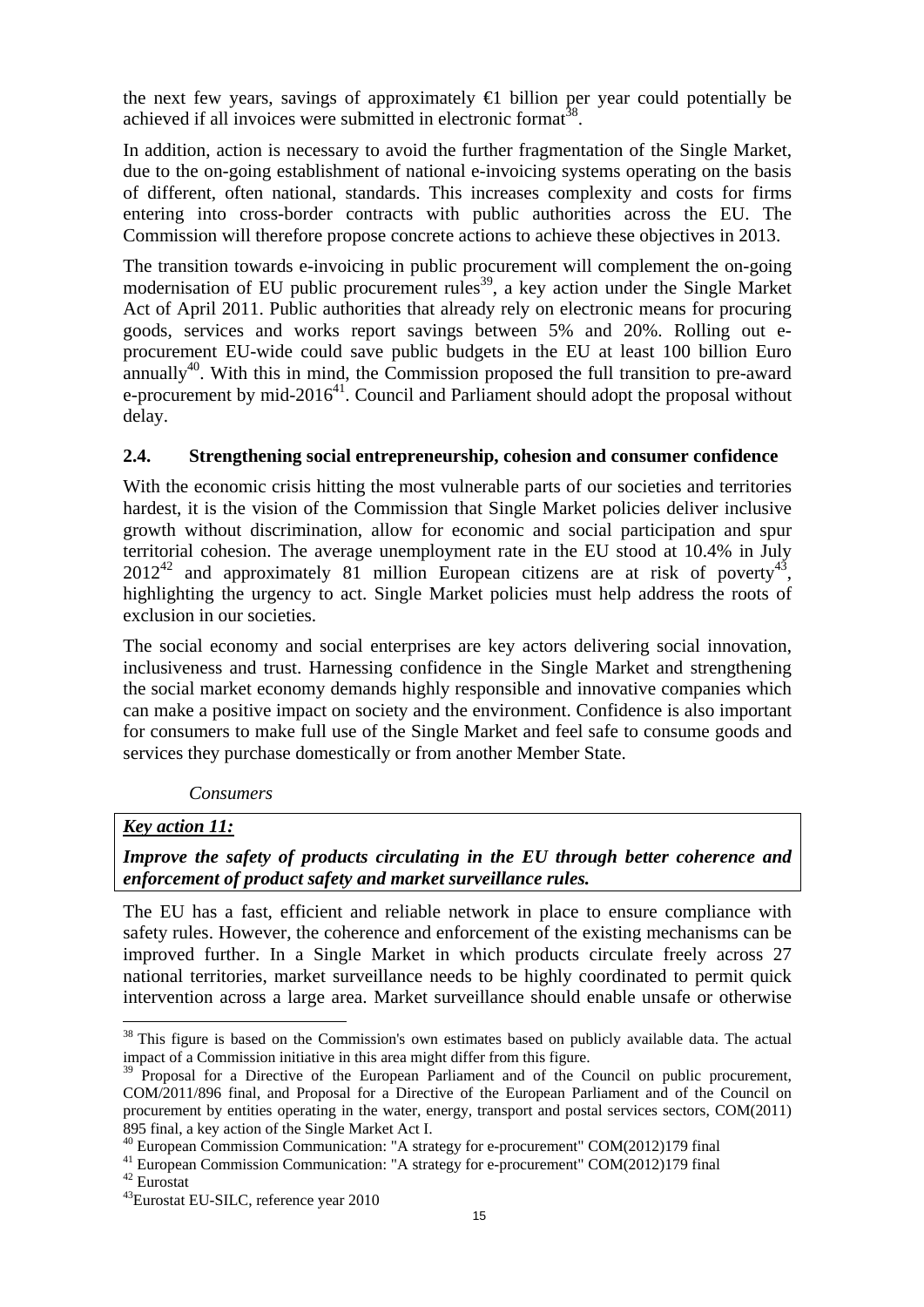harmful products to be identified and kept or taken off the market and dishonest and criminal operators to be punished. It should also act as a powerful deterrent.

The Commission will propose a package of legislative and non-legislative measures that will provide consumers with a more homogenous Single Market for safe and compliant products and better protection of health, safety and the environment. It will equally lower compliance costs for businesses and help eliminate unfair competition from rogue operators, in particular through better coordination of product safety checks at the EU external border.

Also, consumers demand an increasing amount of information on the goods they purchase. Transparency and comparability of information are key to permitting consumers to make intelligent choices. As announced in the Single Market Act of April 2011, the Commission will propose a methodology to calculate the environmental (including greenhouse gas emissions) impact of products and how this could be presented to consumers.

 *Social cohesion and social entrepreneurship* 

## <span id="page-15-0"></span>*Key action 12:*

*Give all EU citizens access to a basic payment account, ensure bank account fees are transparent and comparable, and make switching bank accounts easier.* 

Access to payment accounts and other banking services have become essential for participation in economic and social life, but discrimination, for instance on grounds of residence, nationality or low level of resources, does still occur. Thanks to the range of services attached to it, a payment account plays an important role in the integration of citizens into the wider social and economic community. There is therefore a need to assist citizens who may experience difficulties in opening a bank account to facilitate social and territorial cohesion and mobility. Further, evidence of persistent problems regarding the clarity of bank fee information makes it difficult for EU citizens to make informed choices. As a result, consumers tend to refrain from switching accounts as offers are difficult to compare. The Commission will make legislative proposals to address these issues.

In its Social Business Initiative of October  $2011<sup>44</sup>$  the Commission set out an action plan to strengthen the role of social businesses in the Single Market, as announced in the Single Market Act of April 2011. The action plan is currently being implemented in close connection with the expert group on social business and relevant stakeholders. In early 2014 the Commission will take stock of progress made and discuss what more needs to be done to promote social entrepreneurship. The Commission launched the Diogo Vasconcelos Social Innovation Prize on 1 October 2012.

In the area of social entrepreneurship, the most pressing issue at present is to develop tools to enhance trust in, and visibility of, social enterprises. New tools need to be agreed to demonstrate to consumers, bankers, investors and public authorities the positive returns of social enterprises. The Commission will develop a methodology to measure the socio-economic benefits created by social enterprises. The development of rigorous and systematic measurements of social enterprises' impact on the community, while not smothering them in red-tape, is essential to demonstrate that the money invested in social enterprises yields high savings and income (e.g. taxes or jobs created). Methodologies to measure social impacts will, among others, be required for the implementation of the European Social Entrepreneurship Funds proposal or for the financial instrument on

 $\overline{a}$ 44 European Commission Communication: "Social Business Initiative", COM(2011) 682.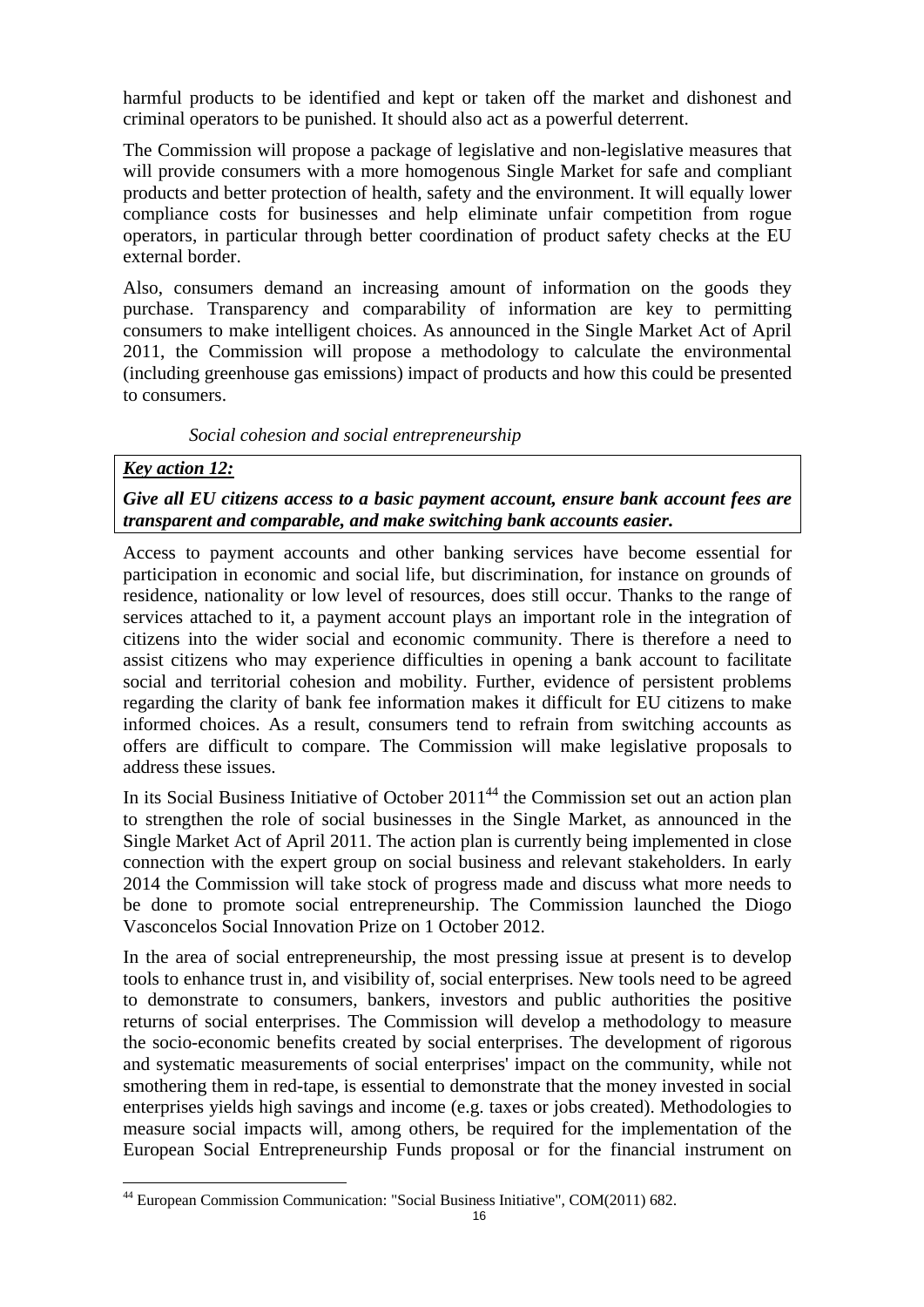social entrepreneurship support under the Programme for Social Change and Innovation, currently being negotiated by the European Parliament and Council.

Given that a proactive involvement of workers in their companies has a strong impact on their societal responsibility and productivity, the Commission will also focus its attention on the issue of co-operatives and employee share-ownership.

Finally, disability, including disability associated with ageing, should not prevent individuals and groups from benefiting from the Single Market. The Commission is currently working on an initiative to enhance the access of people with disabilities to goods and services within the Single Market.

## <span id="page-16-0"></span>**3. CONCLUSION**

The Single Market Act II sets out twelve immediate priorities, which the Commission will focus on to support growth, employment and confidence in the Single Market. They constitute the next steps towards our vision of a highly competitive social market economy. We need to act jointly, in particular among the European institutions and with Member States, to put them into practice as soon as possible. The Commission commits to deliver all key legislative proposals by spring 2013 and all key non-legislative actions by the end of that year at the latest. The Commission calls on the European Parliament and the Council to fast-track all key legislative actions and adopt them as a priority by spring 2014.

If implemented swiftly, the Single Market Act II, together with the delivery of the Single Market Act I, will open new paths towards growth, employment and social cohesion for 500 million Europeans. It will show the determination of Europe to create new growth through a common agenda to exit the crisis. Together we need to act quickly and with ambition. We have no time to lose.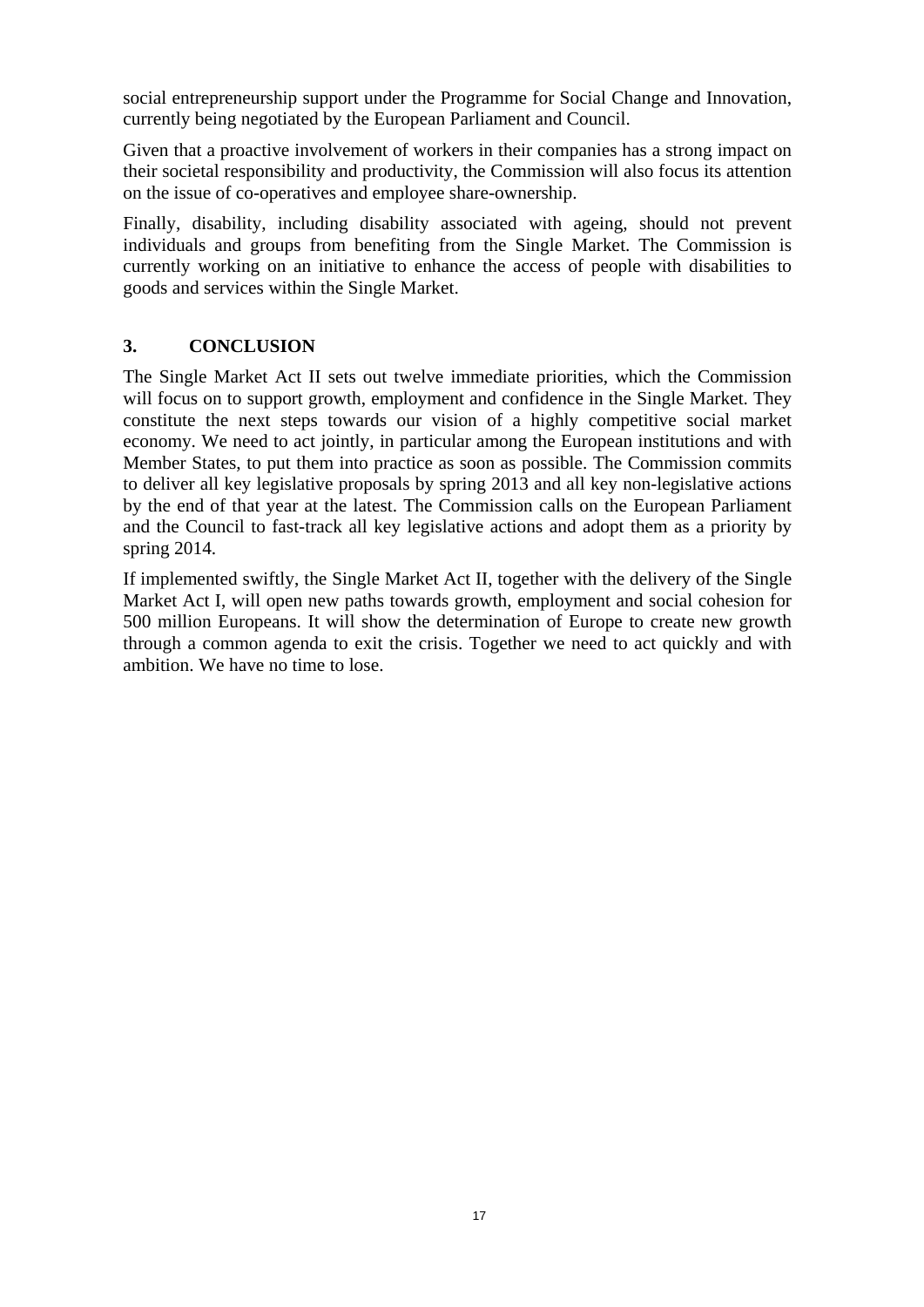# **ANNEX I: LIST OF SMA II KEY ACTIONS**

<span id="page-17-0"></span>

|                                              | Lever                          | <b>Key Action</b>                                                                                                                                             | <b>Proposal</b><br>$\boldsymbol{b}\boldsymbol{v}$<br>the<br><b>Commission</b>                    |
|----------------------------------------------|--------------------------------|---------------------------------------------------------------------------------------------------------------------------------------------------------------|--------------------------------------------------------------------------------------------------|
|                                              |                                | Developing fully integrated networks in the Single Market                                                                                                     |                                                                                                  |
| $\mathbf{1}$                                 | Rail transport                 | Adopt a fourth railway package to<br>improve the quality and cost efficiency<br>of rail passenger services                                                    | Legislative proposal to<br>be presented in Q4<br>2012                                            |
| 2                                            | Maritime<br>transport          | Adopt the "Blue Belt" package to<br>establish a true Single Market for<br>maritime transport                                                                  | Package of legislative<br>non-legislative<br>and<br>be<br>to<br>measures<br>presented in Q2 2013 |
| 3                                            | Air transport                  | Accelerate the implementation of the<br>Single European Sky through a new<br>package of actions                                                               | plan<br>Action<br>with<br>legislative measures to<br>be presented in<br>Q <sub>2</sub><br>2013   |
| $\overline{4}$                               | Energy                         | Implement an action plan to improve<br>the implementation and enforcement<br>of the third energy package                                                      | Action<br>plan<br>be<br>to<br>presented in Q4 2012                                               |
|                                              |                                | Fostering mobility of citizens and businesses across borders                                                                                                  |                                                                                                  |
| 5                                            | Mobility of<br>citizens        | Develop the EURES portal into a true<br>European placement and recruitment<br>tool                                                                            | Legislative Decision to<br>be<br>taken<br>by<br>the<br>Commission<br>in<br>Q4<br>2012            |
| 6                                            | Access to<br>finance           | Boost long-term investment in the real<br>economy by facilitating access to<br>long-term investment funds                                                     | Legislative proposal to<br>be presented in<br>Q <sub>2</sub><br>2013                             |
| 7                                            | <b>Business</b><br>environment | Modernise EU insolvency rules to<br>facilitate the survival of businesses<br>and present a second chance for<br>entrepreneurs                                 | Legislative<br>proposal<br>and Communication to<br>be presented in<br>Q4<br>2012                 |
| Supporting the digital economy across Europe |                                |                                                                                                                                                               |                                                                                                  |
| 8                                            | <b>Services</b>                | <b>Revise the Payment Services Directive</b><br>and make a proposal for multilateral<br>interchange fees to make payment<br>services in the EU more efficient | Legislative proposal to<br>be presented in Q2<br>2013                                            |
| 9                                            | Digital Single<br>Market       | Adopt common rules to reduce cost<br>increase<br><i>efficiency</i> in<br>the<br>and<br>deployment of high speed broadband                                     | Legislative proposal to<br>be presented in<br>Q1<br>2013                                         |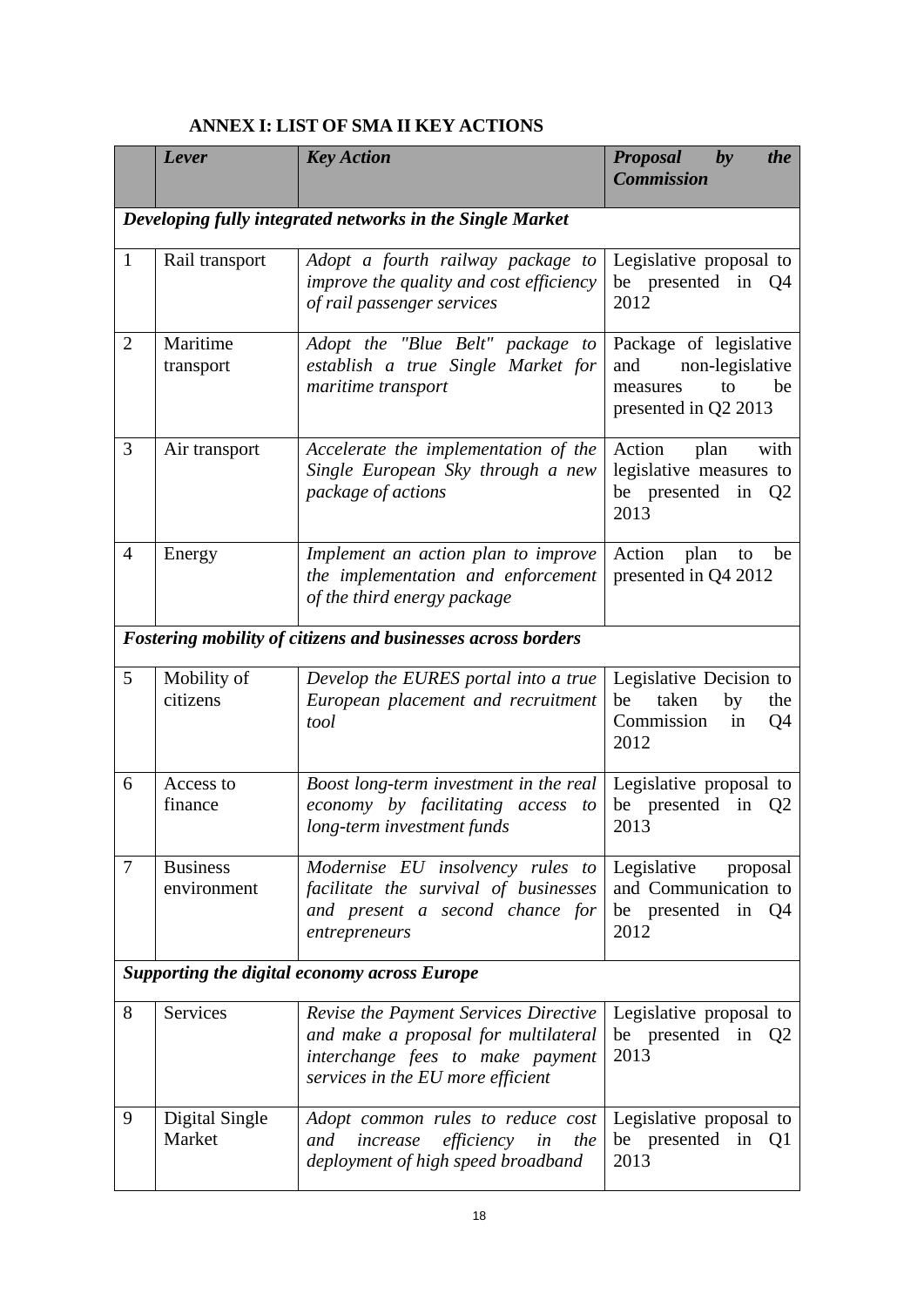| 10 | Public<br>procurement $&$<br>electronic<br>invoicing                    | Adopt legislation making electronic<br>invoicing the standard invoicing mode<br>for public procurement                                                                                                                                       | Legislative proposal to<br>be presented in Q2<br>2013              |  |
|----|-------------------------------------------------------------------------|----------------------------------------------------------------------------------------------------------------------------------------------------------------------------------------------------------------------------------------------|--------------------------------------------------------------------|--|
|    | Strengthening social entrepreneurship, cohesion and consumer confidence |                                                                                                                                                                                                                                              |                                                                    |  |
| 11 | Consumers                                                               | Improve the safety of products<br>circulating in the EU through $a \mid$<br>revised General Product Safety<br>Directive, a new single Regulation on $\vert$ presented in Q4 2012<br>Market Surveillance and a flanking<br><i>action plan</i> | Package of legislative<br>and non-legislative<br>measures to<br>be |  |
| 12 | Social cohesion<br>and social<br>entrepreneurship                       | Adopt a legislative initiative to give all<br>EU citizens access to a basic payment<br>account, ensure bank account fees are<br>transparent and comparable and make<br>switching bank accounts easier                                        | Legislative proposal to<br>be presented in Q4<br>2012              |  |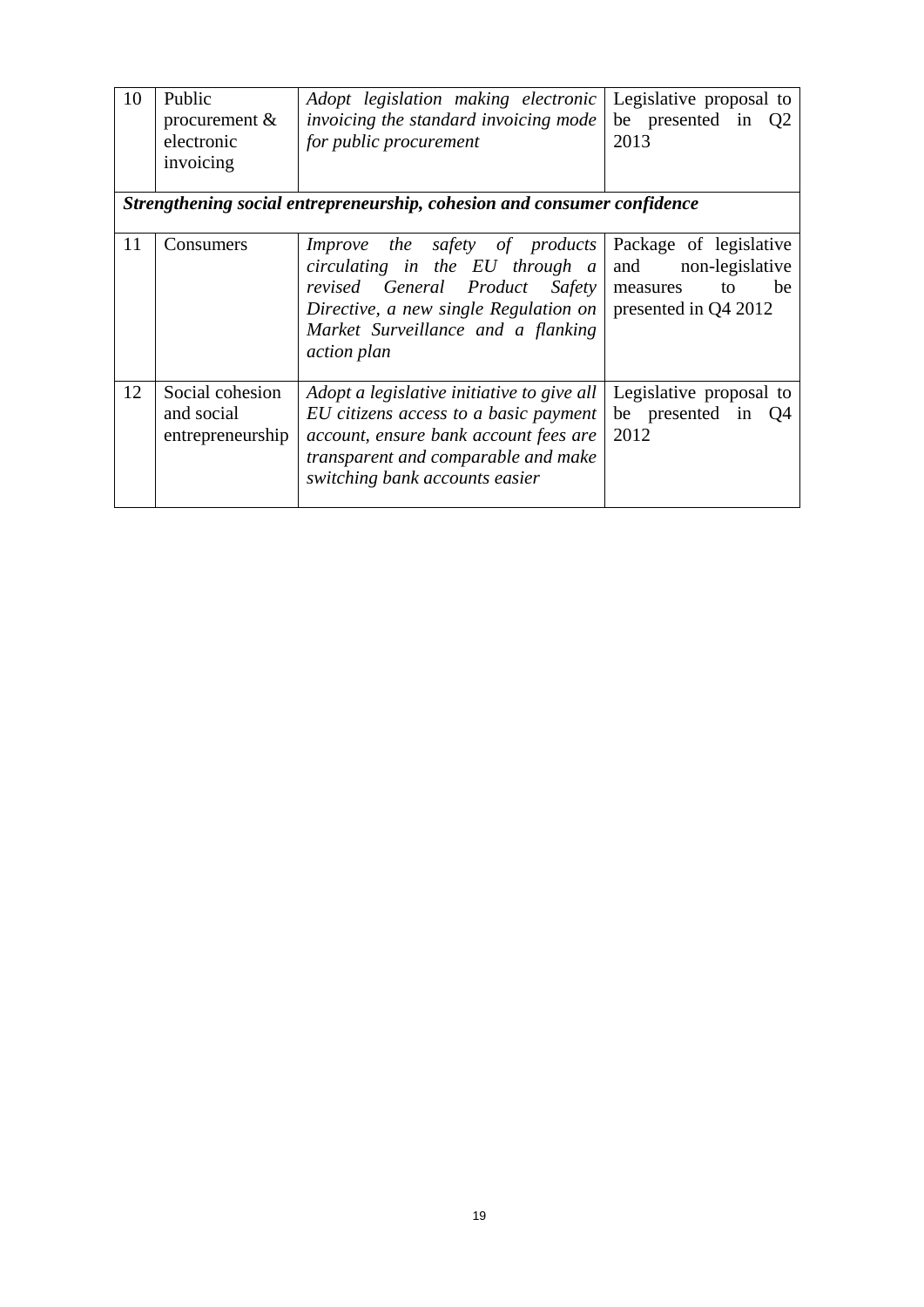#### <span id="page-19-0"></span>*Lever Action Deliverable OR Result / Status*  **KEY ACTION Introduce legislation on venture capital funds**  European Commission presented legislative proposal on 7 December 2011. Adopt Action Plan on SMEs Access to Finance European Commission adopted Action Plan on 7 December 2011. Revise Transparency Directive European Commission presented legislative proposal on 25 October 2011. Revise Regulation implementing Prospectus Directive European Commission presented legislative proposal on 30 March 2012. Revise Market Abuse Directive European Commission presented legislative proposal on 20 October 2011. *Access to finance for SMEs*  Revise MiFID Directive European Commission presented legislative proposal on 20 October 2011. **KEY ACTION Revise system for the recognition of professional qualifications**  European Commission presented legislative proposal on 19 December 2011. Publish White Paper on Pensions European Commission published White Paper on 16 February 2012. Adopt legislation on complementary pension rights (portability) European Commission presented legislative proposal on 9 October 2007. Revise IORPs Directive *European Commission preparing legislative proposal.*  Create European Skills Passport *European Commission preparing Passport. Mobility for citizens*  Adopt Council Recommendation on non-formal and informal learning European Commission presented proposal for a Council Recommendation on 5 September 2012. *Intellectual property rights*  **KEY ACTION Adopt legislation setting up unitary patent protection**  European Commission presented legislative proposals on 13 April 2011.

### **ANNEX II: SINGLE MARKET ACT I: STATUS OF ACTIONS**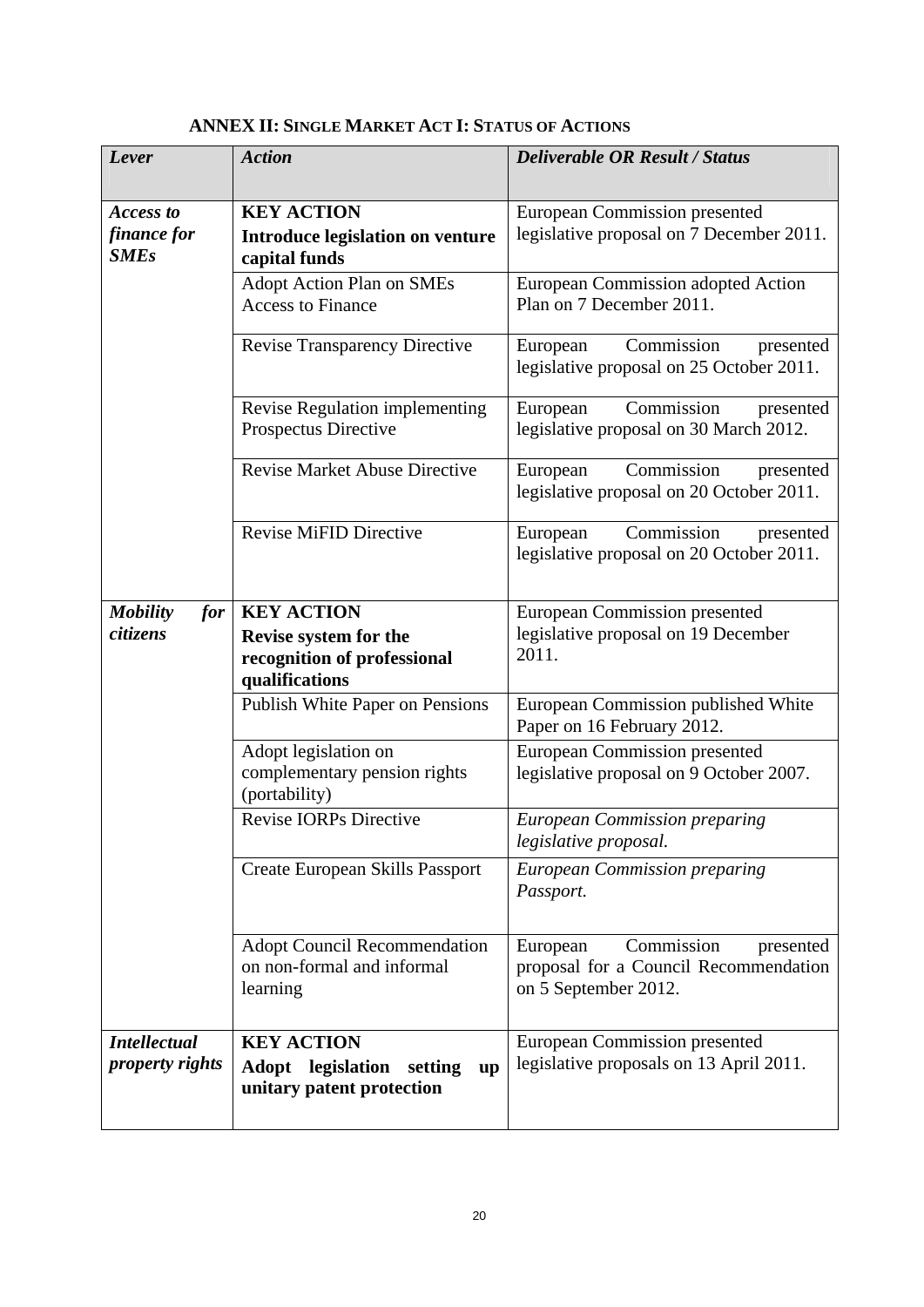|                  | Explore the development IPR<br>valorisation instrument                                                                             | <b>European Commission exploring options</b><br>for the development of such an<br>instrument                                                               |
|------------------|------------------------------------------------------------------------------------------------------------------------------------|------------------------------------------------------------------------------------------------------------------------------------------------------------|
|                  | Adopt legislation on collective<br>rights management                                                                               | <b>European Commission presented</b><br>legislative proposal on 11 July 2012.                                                                              |
|                  | Adopt legislation on orphan<br>works                                                                                               | <b>European Commission presented</b><br>legislative proposal on 24 May 2011.                                                                               |
|                  | Enhance role of Observatory on<br>Counterfeiting and Piracy                                                                        | Regulation adopted by the European<br>Parliament and Council on 19 April 2012,<br>following a Commission legislative<br>proposal presented on 24 May 2011. |
|                  | Combat piracy and counterfeiting<br>more effectively                                                                               | <b>European Commission carrying out</b><br>consultations on next steps.                                                                                    |
|                  | Present a legislative proposal to<br>amend the existing customs<br>regulation                                                      | <b>European Commission presented</b><br>legislative proposal on 24 May 2011.                                                                               |
|                  | Modernise the European<br>trademark system                                                                                         | <b>European Commission preparing</b><br>legislative proposal.                                                                                              |
| <b>Consumers</b> | <b>KEY ACTION</b><br><b>Adopt legislations on alternative</b><br>dispute<br>resolution<br>$\prime$<br>online<br>dispute resolution | Commission<br>European<br>presented<br>legislative proposal on 29<br>November<br>2011.                                                                     |
|                  | Pursue<br>work<br>European<br>on<br>approach to collective redress                                                                 | European Commission considering policy<br>options.                                                                                                         |
|                  | Revise General Product Safety<br>Directive                                                                                         | Commission<br>European<br>preparing<br>legislative proposal.                                                                                               |
|                  | Draw up Action Plan on Market<br>Surveillance                                                                                      | European Commission preparing Action<br>Plan.                                                                                                              |
|                  | initiative<br>Propose<br>on<br>environmental<br>footprint<br>of<br>products                                                        | Commission<br>European<br>preparing<br>initiative                                                                                                          |
|                  | Publish<br>Communication<br>on<br>Passenger Rights                                                                                 | Commission<br>European<br>adopted<br>Communication on 19 December 2011.                                                                                    |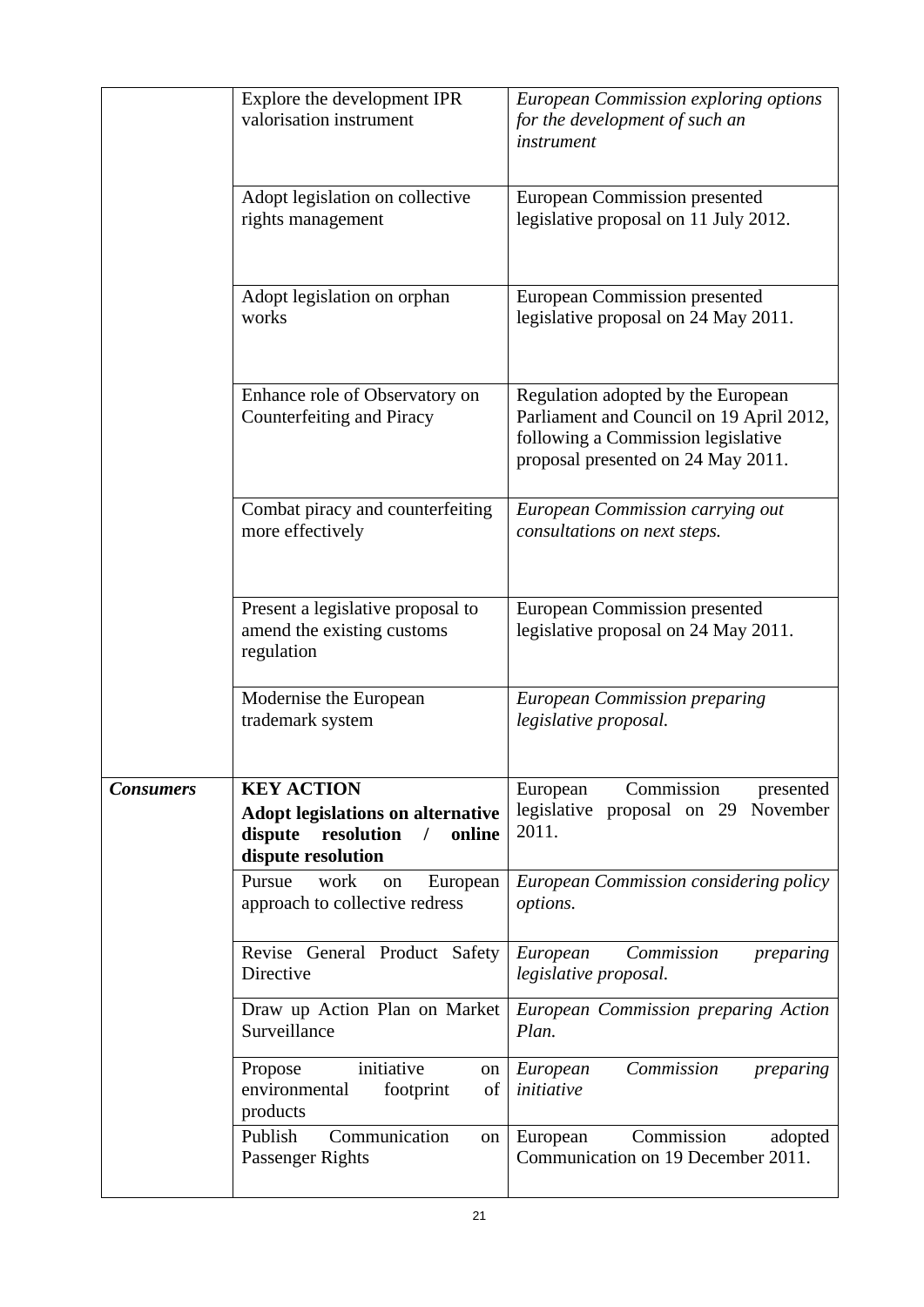|                                 | Review of Directive on Package<br>Travel                                                                                                                                                                     | European<br>Commission<br>preparing<br>legislative proposal.                                                                                                               |
|---------------------------------|--------------------------------------------------------------------------------------------------------------------------------------------------------------------------------------------------------------|----------------------------------------------------------------------------------------------------------------------------------------------------------------------------|
|                                 | Ensure transparency of bank fees                                                                                                                                                                             | Commission<br>European<br>preparing<br>legislative proposal.                                                                                                               |
|                                 | Present legislation<br>to protect<br>borrowers in mortgage markets                                                                                                                                           | Commission<br>European<br>presented<br>legislative proposal on 31 March 2011.                                                                                              |
| <b>Services</b>                 | <b>KEY ACTION</b><br>Revise legislation on European<br>standardisation system                                                                                                                                | Commission<br>European<br>presented<br>legislative proposal on 1 June 2011.                                                                                                |
|                                 | implementation<br>of<br>Ensure<br><b>Services Directive</b>                                                                                                                                                  | Commission<br>European<br>adopted<br>Communication on 8 June 2012.                                                                                                         |
|                                 | Carry out performance check to<br>test joint application<br>on<br>the<br>ground of Community legislation<br>as implemented and applied by<br>MS in key sectors (construction,<br>tourism, business services) | adopted<br>Commission<br>European<br>Communication on 8 June 2012.                                                                                                         |
|                                 | Launch initiative to combat unfair<br>trading practices                                                                                                                                                      | Commission<br>European<br>preparing<br>Communication.                                                                                                                      |
|                                 | High-level<br>Set up<br>Group<br>on<br><b>Business Services</b>                                                                                                                                              | European Commission preparing set-up<br>of High-level Group                                                                                                                |
| <b>Networks</b>                 | <b>KEY ACTION</b><br>Adopt energy and transport<br>infrastructure legislation to roll<br>out strategic projects                                                                                              | Commission<br>European<br>presented<br>legislative proposals on 19 October 2011.                                                                                           |
|                                 | Adopt Decision establishing radio<br>spectrum policy programme                                                                                                                                               | A Decision was adopted by the European<br>Parliament and Council on 15 February<br>2012, following a Commission legislative<br>proposal presented on 20 September<br>2010. |
| Digital Single<br><b>Market</b> | <b>KEY ACTION</b><br>Adopt legislation on eSignature,<br>eIdentification,<br>eAuthentification                                                                                                               | Commission<br>European<br>presented<br>legislative proposal on 4 June 2012.                                                                                                |
|                                 | Present proposals<br>on roaming<br>tariffs                                                                                                                                                                   | Regulation was adopted by the<br>A<br>European Parliament and Council on 30<br>May 2012 following a Commission<br>legislative proposal presented on 6 July<br>2011.        |
|                                 | action<br>Present<br>plan<br>for<br>development of eCommerce                                                                                                                                                 | European Commission adopted Action<br>Plan on 11 January 2012.                                                                                                             |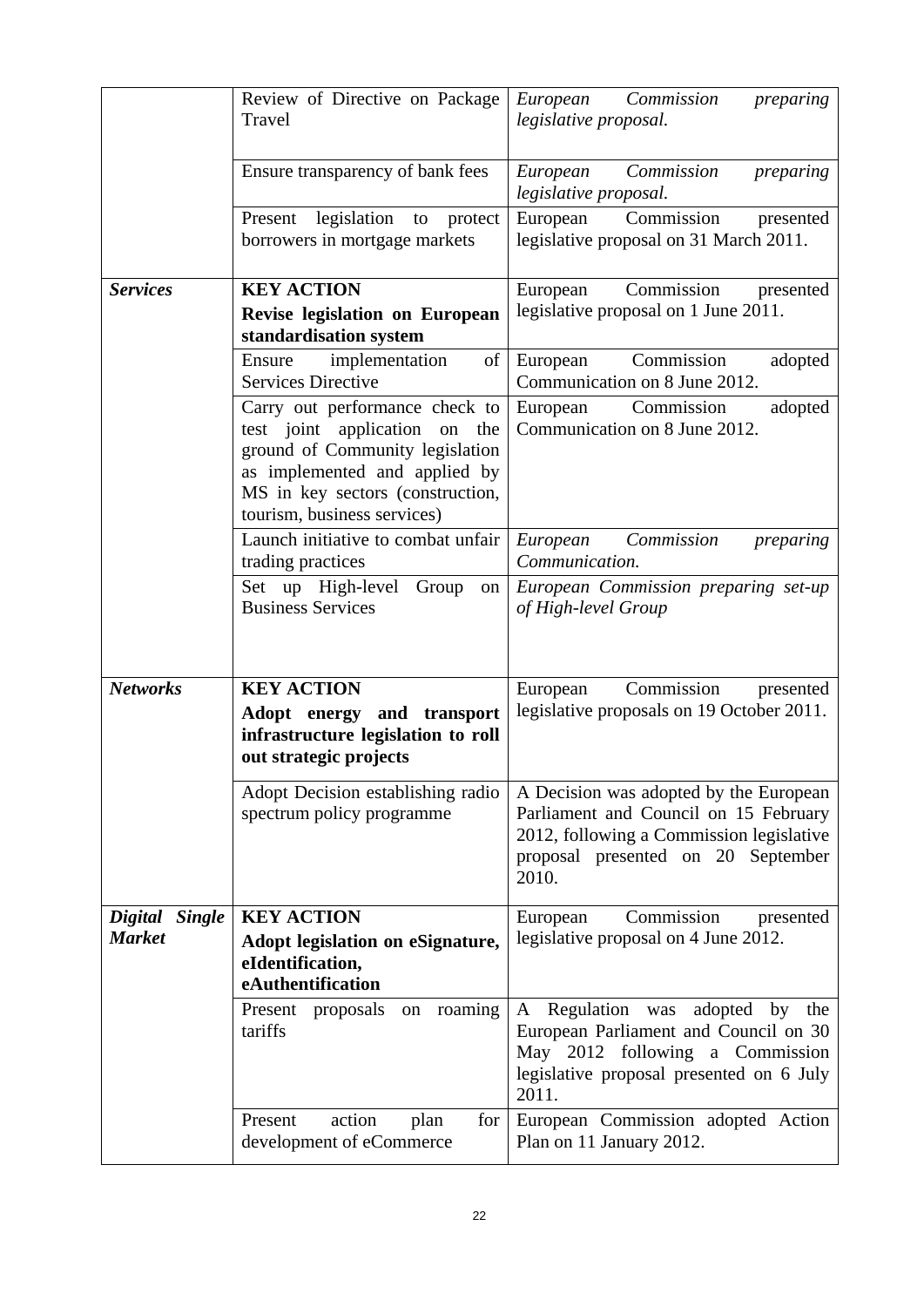|                       | Present guidance to Member<br>States on identifying unjustified<br>consumer discrimination on basis<br>of nationality / country<br>of<br>residence<br>Revise Directive on Public Sector | European Commission presented Staff<br>Working Document as part of services<br>package on 8 June 2012.<br>European Commission<br>presented                                                                         |
|-----------------------|-----------------------------------------------------------------------------------------------------------------------------------------------------------------------------------------|--------------------------------------------------------------------------------------------------------------------------------------------------------------------------------------------------------------------|
|                       | Information                                                                                                                                                                             | legislative proposal on 12 December<br>2011.                                                                                                                                                                       |
| <b>Social</b>         | <b>KEY ACTION</b>                                                                                                                                                                       | Commission<br>European<br>presented                                                                                                                                                                                |
| entrepre-<br>neurship | legislation facilitating<br>Adopt<br>development<br><b>of</b><br>social<br>investment funds                                                                                             | legislative proposal on 7 December 2011.                                                                                                                                                                           |
|                       | Introduce legislation establishing<br><b>European Foundation Statute</b>                                                                                                                | Commission<br>European<br>presented<br>legislative proposal on 8 February 2012.                                                                                                                                    |
|                       | <b>Business</b><br>Social<br>Launch<br>a<br>Initiative                                                                                                                                  | European Commission launched initiative<br>on 25 October 2011                                                                                                                                                      |
|                       | Adopt a Communication on CSR                                                                                                                                                            | Commission<br>European<br>adopted<br>Communication on 25 October 2011.                                                                                                                                             |
|                       | Legislative<br>proposal on<br>non-<br>financial reporting by companies                                                                                                                  | Commission<br>European<br>preparing<br>legislative proposal.                                                                                                                                                       |
|                       |                                                                                                                                                                                         |                                                                                                                                                                                                                    |
| <b>Taxation</b>       | <b>KEY ACTION</b>                                                                                                                                                                       | Commission<br>European<br>presented                                                                                                                                                                                |
|                       | <b>Review Energy Tax Directive</b>                                                                                                                                                      | legislative proposal on 13 April 2011.                                                                                                                                                                             |
|                       | <b>Introduce CCCTB</b>                                                                                                                                                                  | Commission<br>European<br>presented<br>legislative proposal on 16 March 2011.                                                                                                                                      |
|                       | elements<br>of<br><b>VAT</b><br>Identify<br>Strategy                                                                                                                                    | Commission<br>European<br>adopted<br>Communication on 6 December 2011.                                                                                                                                             |
|                       | Resolve<br>cross-border<br>taxation<br>problems for citizens                                                                                                                            | adopted<br>European<br>Commission<br>Communication on ways to address<br>double-taxation on 11 November 2011<br>Communication<br>and<br>and<br>a<br>Recommendation on inheritance taxation<br>on 15 December 2011. |
| <b>Social</b>         | <b>KEY ACTION</b>                                                                                                                                                                       | European Commission<br>presented                                                                                                                                                                                   |
| cohesion              | <b>Introduce</b><br>legislation<br>on                                                                                                                                                   | legislative proposals on 21 March 2012,                                                                                                                                                                            |
|                       | implementation of Posting<br>of                                                                                                                                                         | but subsequently withdrew the proposal                                                                                                                                                                             |
|                       | <b>Workers</b> Directive<br>and<br>on<br>clarifying exercise of freedom of                                                                                                              | on clarifying the exercise of freedom of<br>establishment/services<br>alongside                                                                                                                                    |
|                       | establishment/services alongside                                                                                                                                                        | fundamental social rights.                                                                                                                                                                                         |
|                       | fundamental social rights                                                                                                                                                               |                                                                                                                                                                                                                    |
|                       | <b>Present Communication on SGEIs</b>                                                                                                                                                   | Commission<br>European<br>adopted<br>Communication on 20 December 2011.<br>Commission legislative                                                                                                                  |